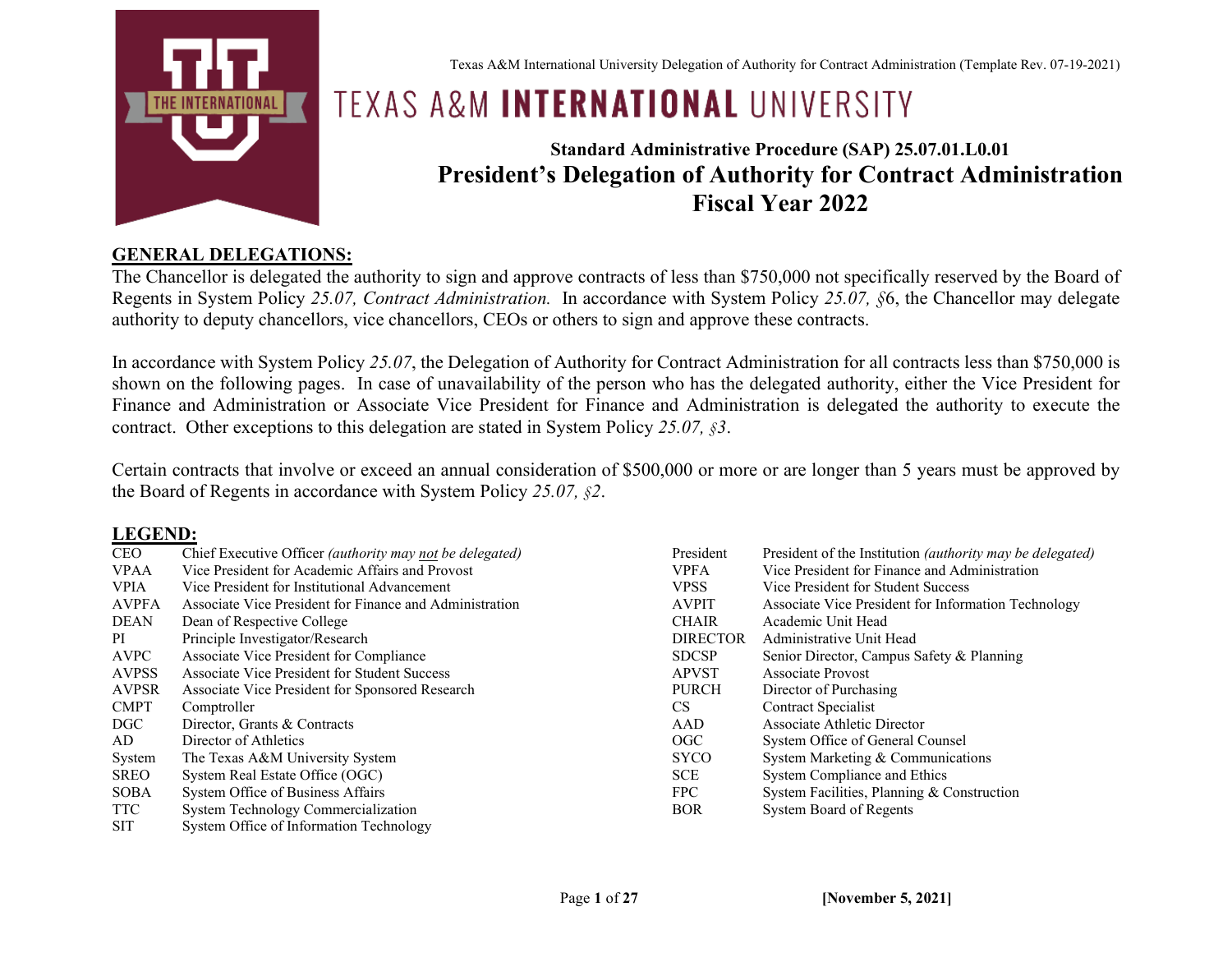### **NOTES:**

- 1 REQUIRED GENERAL COUNSEL REVIEW (System Policy *25.07, §4*): Unless otherwise stated in System policies or System regulations, all contracts that have a stated or implied consideration of \$100,000 or more must be submitted to OGC for review and approval as to form and legal sufficiency when required by OGC guidelines that have been approved by the chancellor.
- 2 Proposed contracts and agreements meeting one or more of the following requirements do not need to be reviewed and approved by OGC, provided that such contracts and agreements are reviewed by the member in accordance with System Policy *25.07*, System Regulation *25.07.01*, and the System Contract Review Checklist:
	- a. contracts and agreements entered into pursuant to an unaltered contract form or template approved by OGC within the preceding three years;
	- b. interagency and intra-system agreements entered into pursuant to System Regulation *25.07.06*;
	- c. sponsored research contracts, cooperative agreements, and grants entered into with an agency of the United States government that contain standard clauses common to such contracts, cooperative agreements and grants
- 3 All contracts for goods or services must be in compliance with System Regulation *25.07.03, Acquisition of Goods and/or Services* and University SAP *25.07.03.L0.01, Purchasing Procedures*. All purchases shall comply with state statutes relating to contracting with historically underutilized businesses and procurement of goods and services from persons with disabilities.
- 4 It is the responsibility of the person noted in the "Typical Routing for Departmental Review" section to signify in writing (via email or memorandum) that they have reviewed the contract before sending it to the next person on the list. It is the responsibility of the person noted in the "Authorization to Execute Contracts" sections to so note the complete routing and review certifications before signing the contract.
- 5 Government Code 2261.253 requires state agencies to post contracts for the purchase of goods or services from a private vendor that are valued at \$15,000 or greater if using institutional funds and all contracts using appropriated funds. All agreements must be forwarded to the Director of Purchasing for review and completion of required reporting.
- 6 Questions regarding contract administration should be directed to the Vice President for Finance and Administration as outlined in University Rule *25.07.99.L1, Contract Administration*.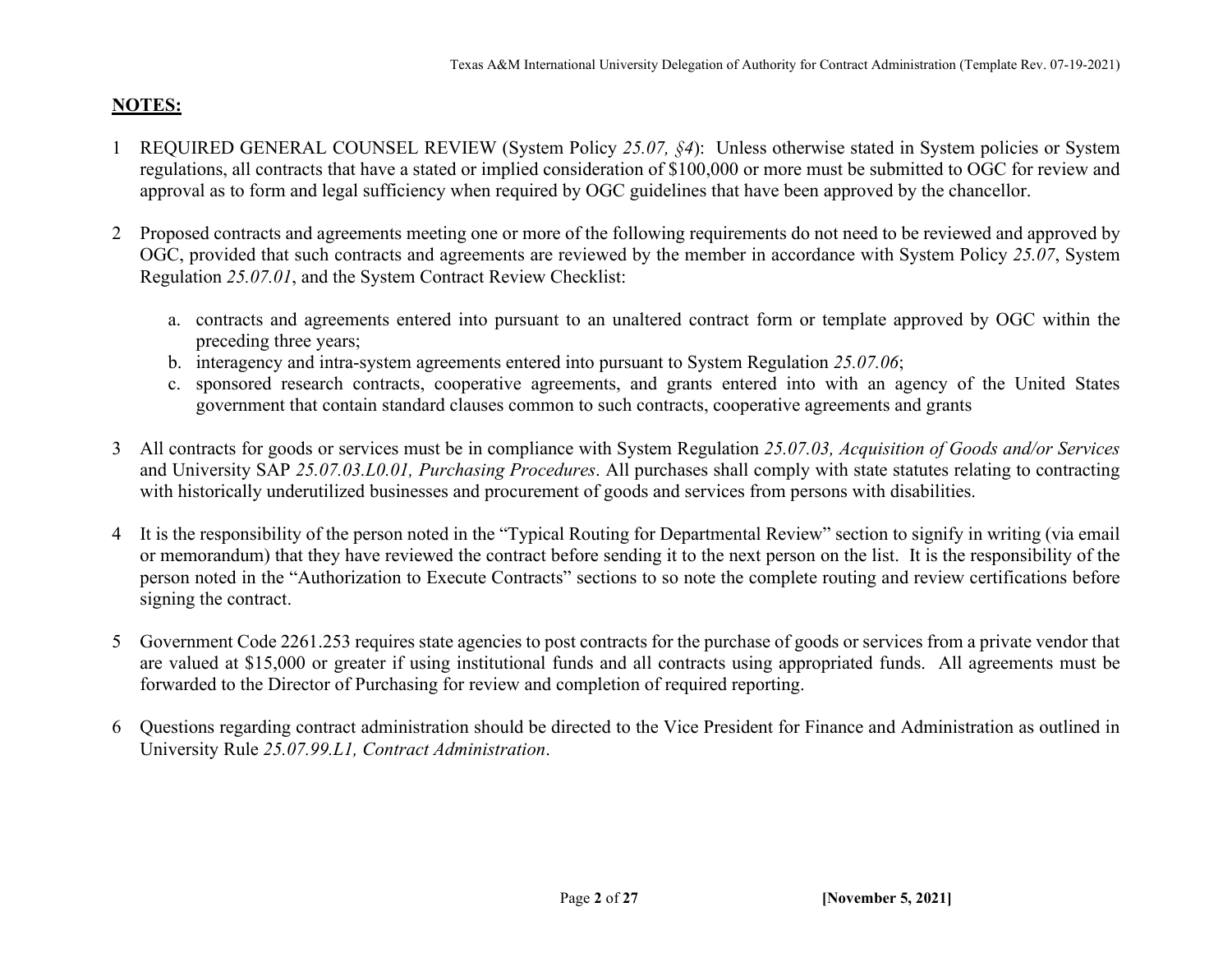Texas A&M International University Delegation of Authority for Contract Administration (Template Rev. 07-19-2021)

|     | <b>TYPE OF CONTRACT</b>                                                                    | <b>TYPICAL ROUTING FOR</b><br><b>DEPARTMENTAL</b><br><b>REVIEW</b>                                                                                                             | <b>AUTHORIZATION TO</b><br><b>EXECUTE CONTRACTS</b><br>(Less than \$100,000) |                          |
|-----|--------------------------------------------------------------------------------------------|--------------------------------------------------------------------------------------------------------------------------------------------------------------------------------|------------------------------------------------------------------------------|--------------------------|
| 1.  | <b>ADVERTISING AGREEMENTS</b>                                                              |                                                                                                                                                                                |                                                                              |                          |
| 1.1 | <b>Advertising Agreements</b>                                                              | Requesting department<br>$\bullet$<br>Appropriate VP<br>Director, Public Relations<br>CS<br>$\bullet$                                                                          | <b>VPFA</b><br>$\bullet$                                                     | <b>VPFA</b><br>$\bullet$ |
| 2.  | <b>AFFILIATION AGREEMENTS/AFFILIATION SERVICE AGREEMENTS</b>                               |                                                                                                                                                                                |                                                                              |                          |
| 2.1 | Agreement with Foreign Governmental<br><b>Bodies</b>                                       | Administrative<br>Academic<br>Chair<br>Director<br>$\bullet$<br>Dean<br>Appt. AVP<br>$\bullet$<br>Appropriate VP<br>Export<br>$\bullet$<br><b>DGC</b><br>Control<br><b>OGC</b> | <b>VPAA</b> or VPFA<br>$\bullet$                                             | President<br>$\bullet$   |
| 2.2 | Private Companies & Foundations                                                            | Academic<br>Administrative<br>Chair<br>Director<br>Dean<br>Appt. AVP<br>$\bullet$<br>Appropriate VP<br><b>VPAA</b><br>$\bullet$<br><b>VPIA</b><br><b>OGC</b>                   | <b>VPAA or VPFA</b><br>$\bullet$                                             | President<br>$\bullet$   |
| 3.  | <b>ARTICULATION AGREEMENTS</b>                                                             |                                                                                                                                                                                |                                                                              |                          |
| 3.1 | Agreements with other institutions of<br>higher education regarding transfer of<br>courses | Chair<br>$\bullet$<br>Dean<br>Export Control (when applicable)<br><b>AVPVST</b><br><b>VPAA</b><br><b>DGC</b><br>$\bullet$                                                      | <b>AVPVST</b><br>$\bullet$                                                   | <b>VPAA</b><br>$\bullet$ |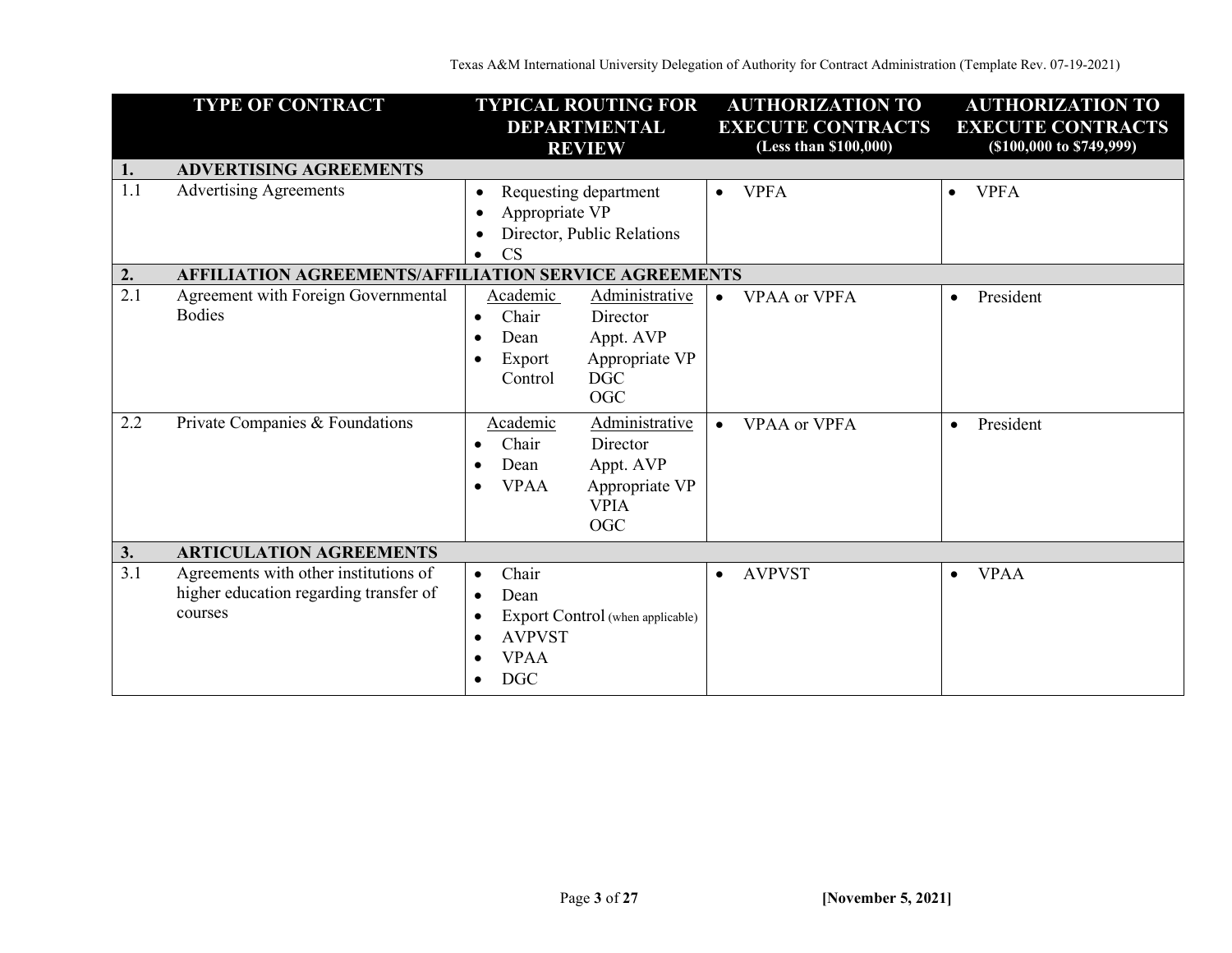| 4.               | <b>ATHLETIC AGREEMENTS</b>                                                                                                                     |                                  |                                            |                                                        |
|------------------|------------------------------------------------------------------------------------------------------------------------------------------------|----------------------------------|--------------------------------------------|--------------------------------------------------------|
| 4.1              | <b>Athletic Events</b>                                                                                                                         | Head Coach                       | AD<br>$\bullet$                            | President<br>$\bullet$                                 |
|                  | Scheduled NCAA sanctioned sporting<br>events.                                                                                                  | AD<br>$\bullet$                  |                                            |                                                        |
|                  | 4.1.1 Athletic Game Guarantees                                                                                                                 | Head Coach<br>$\bullet$          | AD<br>$\bullet$                            | President<br>$\bullet$                                 |
|                  |                                                                                                                                                | AD<br>$\bullet$                  |                                            |                                                        |
| 4.2              | Athletic Event Sponsorship                                                                                                                     | AD<br>$\bullet$                  | AD<br><b>VPIA</b><br>$\bullet$             | President<br>$\bullet$                                 |
|                  |                                                                                                                                                | <b>VPIA</b><br>CS                |                                            |                                                        |
| 4.3              | <b>Transportation Purchase Order</b>                                                                                                           | Head Coach<br>$\bullet$          | PURCH<br>$\bullet$                         | <b>VPFA</b><br>$\bullet$                               |
|                  | Contracts                                                                                                                                      | <b>AAD-Business</b><br>$\bullet$ |                                            |                                                        |
|                  |                                                                                                                                                | AD<br>$\bullet$                  |                                            |                                                        |
|                  |                                                                                                                                                | <b>CS</b><br>$\bullet$           |                                            |                                                        |
| 4.4              | Hotel Purchase Order Contracts                                                                                                                 | Head Coach<br>$\bullet$          | $<$ \$25,000<br>All others<br>$\bullet$    | <b>VPFA</b><br>$\bullet$                               |
|                  |                                                                                                                                                | <b>SAD</b><br>$\bullet$          | AD<br><b>PURCH</b><br>$\bullet$            |                                                        |
|                  |                                                                                                                                                | AD<br>$\bullet$                  |                                            |                                                        |
| 4.5              |                                                                                                                                                | <b>CS</b>                        |                                            |                                                        |
|                  | <b>Athletic Facility Rental Agreements</b><br>Limited use of System property by                                                                | See Section 23.8.1 herein.       | See Section 23.8.1 herein.                 | See Section 23.8.1 herein.                             |
|                  | outside entities.                                                                                                                              |                                  |                                            |                                                        |
| 4.6              | Recreational Sports Event Sponsorship                                                                                                          | Director                         | <b>VPSS</b><br>$\bullet$                   | President<br>$\bullet$                                 |
|                  |                                                                                                                                                | <b>AVPSS</b>                     |                                            |                                                        |
|                  |                                                                                                                                                | <b>VPSS</b><br>$\bullet$         |                                            |                                                        |
|                  |                                                                                                                                                | <b>CS</b>                        |                                            |                                                        |
| 5.               | <b>COLLECTION AGENCY AGREEMENTS</b>                                                                                                            |                                  |                                            |                                                        |
| $\overline{5.1}$ | Collection of Accounts (See 5.1.1 below). All collection agency contracts, extensions and renewals are subject to and conditioned upon express |                                  |                                            |                                                        |
|                  | written approval of the State Attorney General.                                                                                                |                                  |                                            |                                                        |
|                  | 5.1.1<br><b>Collection Agency Agreements</b>                                                                                                   | Department Head<br>$\bullet$     | $\bullet$                                  | CEO, CFO or PD executes and OGC and the State Attorney |
|                  | General Counsel acts as liaison                                                                                                                | <b>CFO</b><br>$\bullet$          | General approve prior to Vendor execution. |                                                        |
|                  | to the Attorney General and<br>shall retain executed copies                                                                                    | <b>OGC</b><br>$\bullet$          |                                            |                                                        |
|                  | (not originals) and approve all                                                                                                                |                                  |                                            |                                                        |
|                  | collection agency contracts for                                                                                                                |                                  |                                            |                                                        |
|                  | the System and its members.                                                                                                                    |                                  |                                            |                                                        |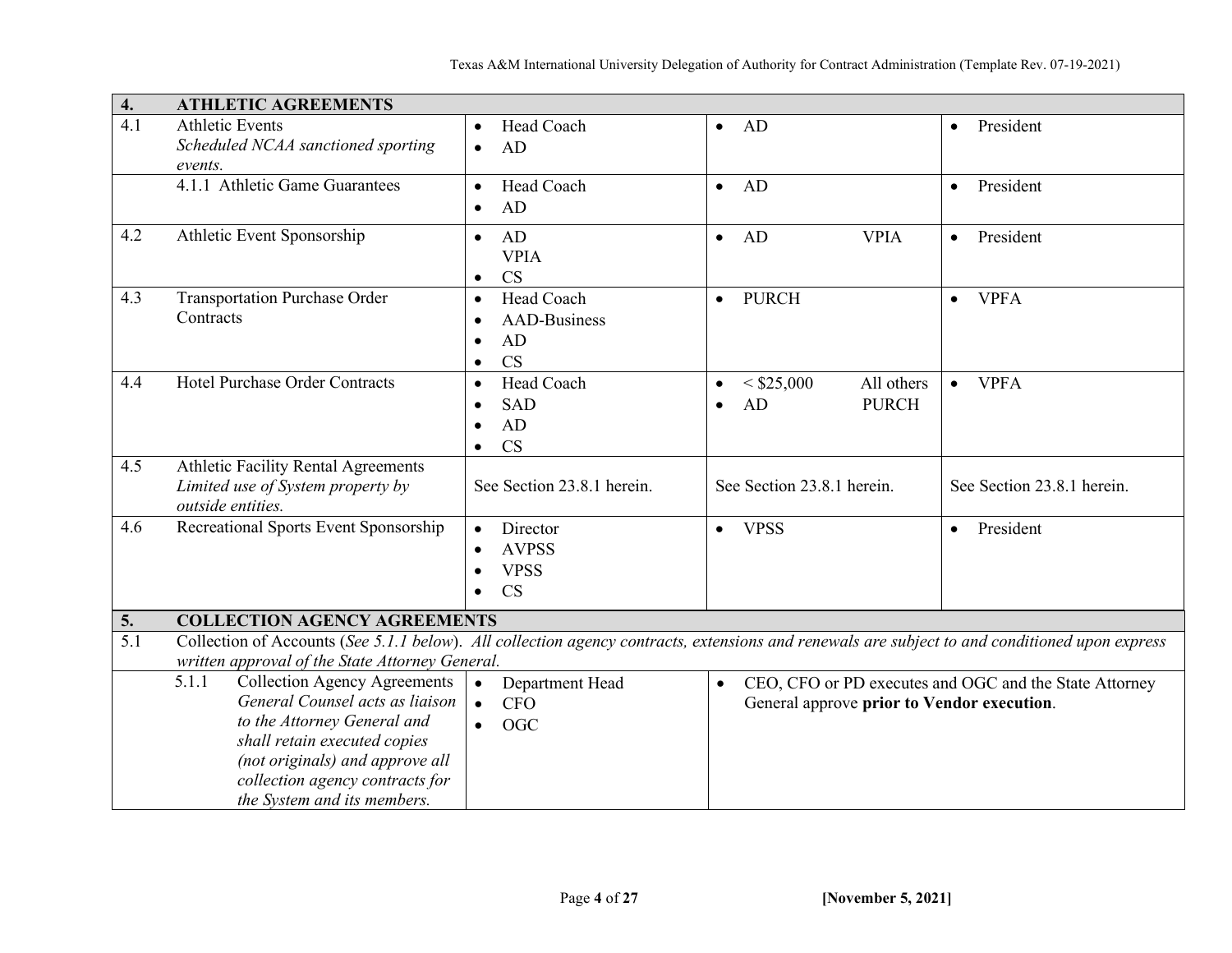| 6.  | <b>CONSTRUCTION CONTRACTS</b> (SP 51.02, 51.04, SR 51.04.01) * Monetary Categories Above Do Not Apply to this Section. |                                              |                                                                                |  |  |  |  |
|-----|------------------------------------------------------------------------------------------------------------------------|----------------------------------------------|--------------------------------------------------------------------------------|--|--|--|--|
| 6.1 | Minor Projects                                                                                                         | Administrative<br>Academic                   | VPFA and CEO<br>$\bullet$                                                      |  |  |  |  |
|     | (Less than \$4,000,000)                                                                                                | Chair<br>Director<br>$\bullet$               |                                                                                |  |  |  |  |
|     |                                                                                                                        | <b>AVP</b><br>Dean<br>$\bullet$              |                                                                                |  |  |  |  |
|     |                                                                                                                        | <b>VPIA/VPSS</b><br><b>VPAA</b><br>$\bullet$ |                                                                                |  |  |  |  |
|     |                                                                                                                        | <b>SDCSP</b><br>$\bullet$                    |                                                                                |  |  |  |  |
|     |                                                                                                                        | <b>PURCH</b><br>$\bullet$                    |                                                                                |  |  |  |  |
| 6.2 | Major Projects (\$4,000,000 or more, but                                                                               | Administrative<br>Academic                   | VPFA and CEO<br>$\bullet$                                                      |  |  |  |  |
|     | less than \$10,000,000)                                                                                                | Chair<br>Director<br>$\bullet$               |                                                                                |  |  |  |  |
|     |                                                                                                                        | <b>AVP</b><br>Dean<br>$\bullet$              |                                                                                |  |  |  |  |
|     |                                                                                                                        | <b>VPAA</b><br><b>VP</b><br>$\bullet$        |                                                                                |  |  |  |  |
|     |                                                                                                                        | <b>SDCSP</b><br>$\bullet$                    |                                                                                |  |  |  |  |
|     |                                                                                                                        | <b>PURCH</b><br>$\bullet$                    |                                                                                |  |  |  |  |
| 6.3 | Architect/Engineer                                                                                                     | <b>PURCH</b><br>$\bullet$                    | <b>VPFA</b><br>$\bullet$                                                       |  |  |  |  |
|     | Employment of Architect/Engineer for                                                                                   | CS<br>$\bullet$                              |                                                                                |  |  |  |  |
|     | Consultant/Engineering Professional                                                                                    | <b>SDCSP</b><br>$\bullet$                    |                                                                                |  |  |  |  |
|     | Services.                                                                                                              |                                              |                                                                                |  |  |  |  |
| 7.  | <b>CONSULTING AGREEMENTS</b>                                                                                           |                                              |                                                                                |  |  |  |  |
| 7.1 | <b>Statutory Consulting Agreements</b>                                                                                 | See Section 27.7 herein.                     | See Section 27.7 herein.<br>See Section 27.7 herein.<br>$\bullet$<br>$\bullet$ |  |  |  |  |
|     | <b>Acquisition of consulting services as</b>                                                                           |                                              |                                                                                |  |  |  |  |
|     | defined by Texas Government Code $\S$                                                                                  |                                              |                                                                                |  |  |  |  |
|     | 2254.021.                                                                                                              |                                              |                                                                                |  |  |  |  |
| 7.2 | <b>Statutory Consulting Agreements</b>                                                                                 | See Section 26.1 herein.<br>$\bullet$        | See Section 26.1 herein.<br>See Section 26.1 herein.<br>$\bullet$<br>$\bullet$ |  |  |  |  |
|     | Providing consulting services to $3^{rd}$                                                                              |                                              |                                                                                |  |  |  |  |
|     | parties                                                                                                                |                                              |                                                                                |  |  |  |  |
| 8.  | <b>DONOR AGREEMENTS (SP 21.05, SR 21.05.01)</b>                                                                        |                                              |                                                                                |  |  |  |  |
| 8.1 | Personal Property with Restrictions                                                                                    | <b>VPIA</b><br>$\bullet$                     | President<br><b>VPIA</b><br>$\bullet$<br>$\bullet$                             |  |  |  |  |
|     | (including indemnification) on                                                                                         | <b>VPFA</b><br>$\bullet$                     |                                                                                |  |  |  |  |
|     | Acceptance (including cash or cash                                                                                     |                                              |                                                                                |  |  |  |  |
| 8.2 | equivalents) See SP 21.05.                                                                                             |                                              |                                                                                |  |  |  |  |
|     | Real Property (including all bequests)                                                                                 | See Section 23.3 herein.<br>$\bullet$        | See Section 23.3 herein.<br>See Section 23.3 herein.<br>$\bullet$<br>$\bullet$ |  |  |  |  |
|     | All decisions involving accepting<br>donations of real property should be                                              |                                              |                                                                                |  |  |  |  |
|     |                                                                                                                        |                                              |                                                                                |  |  |  |  |
|     | coordinated through the SREO pursuant<br>to SP 41.01.                                                                  |                                              |                                                                                |  |  |  |  |
|     |                                                                                                                        |                                              |                                                                                |  |  |  |  |
| 8.3 | <b>Intellectual Property Gifts</b>                                                                                     | See Section 16.10 herein.<br>$\bullet$       | See Section 16.10 herein<br>See Section 16.10 herein<br>$\bullet$<br>$\bullet$ |  |  |  |  |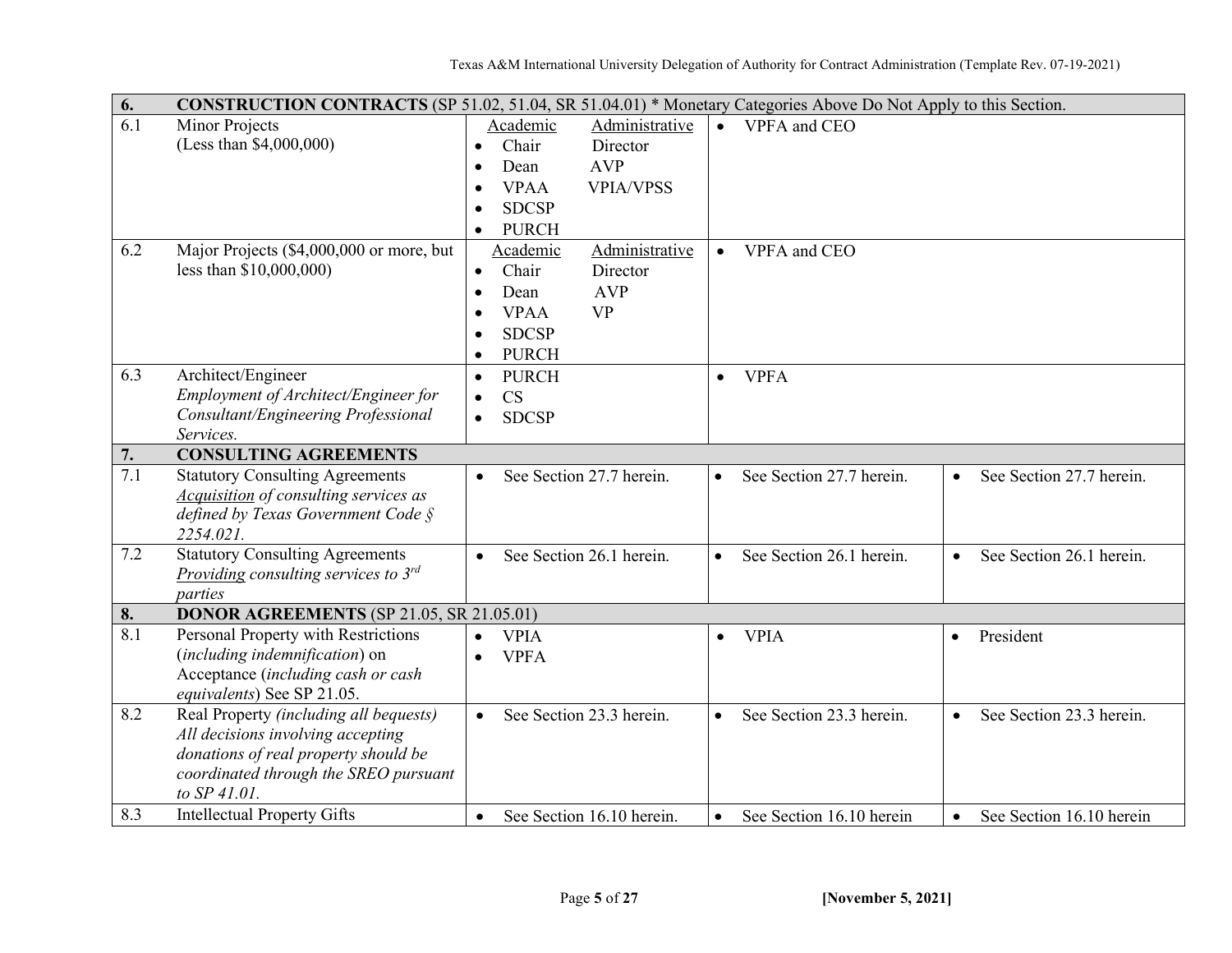| 9.<br><b>EMPLOYMENT APPOINTMENTS</b>                                                                                                                     |                                                                                                                                                                                                        |                                                                           |                                                                           |  |  |  |  |
|----------------------------------------------------------------------------------------------------------------------------------------------------------|--------------------------------------------------------------------------------------------------------------------------------------------------------------------------------------------------------|---------------------------------------------------------------------------|---------------------------------------------------------------------------|--|--|--|--|
| 9.1                                                                                                                                                      | Faculty Offer Letters (Conditional letters of appointment to faculty)                                                                                                                                  |                                                                           |                                                                           |  |  |  |  |
| 9.1.1<br>Approval of Appointment<br>Offers – Tenure with<br>Appointment (Rank of<br>Professor, Associate Professor)                                      | <b>WORKDAY PROCESS</b><br>Chair<br>$\bullet$<br>Dean (Minimum Qualification<br>Review)<br><b>AVPSR</b><br>Director Grants/Contracts<br>$\bullet$<br><b>Human Resources</b><br>$\bullet$<br><b>VPAA</b> | President and Chancellor<br>$\bullet$<br><b>BOR</b> Approval<br>$\bullet$ | President and Chancellor<br>$\bullet$<br><b>BOR</b> Approval<br>$\bullet$ |  |  |  |  |
| 9.1.2<br>Approval of Appointment<br>Offers - Tenure-Track Faculty<br>Appointments (Rank of<br>Associate Professor, Assistant<br>Professor, Instructor)   | <b>WORKDAY PROCESS</b><br>Chair<br>$\bullet$<br>Dean<br><b>AVPSR</b><br>$\bullet$<br>Director Grants/Contracts<br>$\bullet$<br><b>Human Resources</b><br>$\bullet$<br><b>VPAA</b><br>$\bullet$         | <b>VPAA</b><br>$\bullet$                                                  | <b>VPAA</b><br>$\bullet$                                                  |  |  |  |  |
| 9.1.3<br>Approval of Appointment<br>Offers – Non-Tenure Track<br>Appointments (e.g., Visiting<br><b>Faculty Titles &amp; Lecturer</b><br>Titles)         | <b>WORKDAY PROCESS</b><br>Chair<br>$\bullet$<br>Dean<br>$\bullet$<br><b>Human Resources</b><br><b>VPAA</b><br>$\bullet$                                                                                | <b>VPAA</b><br>$\bullet$                                                  | <b>VPAA</b><br>$\bullet$                                                  |  |  |  |  |
| 9.1.4<br>Approval of Appointment<br>Offers – Appointment and<br>accompanying salary changes<br>as Dean, Interim Dean, Acting<br>Dean                     | <b>VPAA</b><br><b>Human Resources</b><br>$\bullet$<br>President<br>$\bullet$                                                                                                                           | <b>VPAA</b> and President<br>$\bullet$                                    | <b>VPAA</b> and President<br>$\bullet$                                    |  |  |  |  |
| 9.1.5<br>Approval of Appointment<br>Offers – Appointment and<br>accompanying salary changes<br>as Academic Department Head,<br>Interim Head, Acting Head | Dean<br>$\bullet$<br><b>Human Resources</b><br><b>VPAA</b><br>President<br>$\bullet$                                                                                                                   | <b>VPAA</b><br>$\bullet$                                                  | <b>VPAA</b><br>$\bullet$                                                  |  |  |  |  |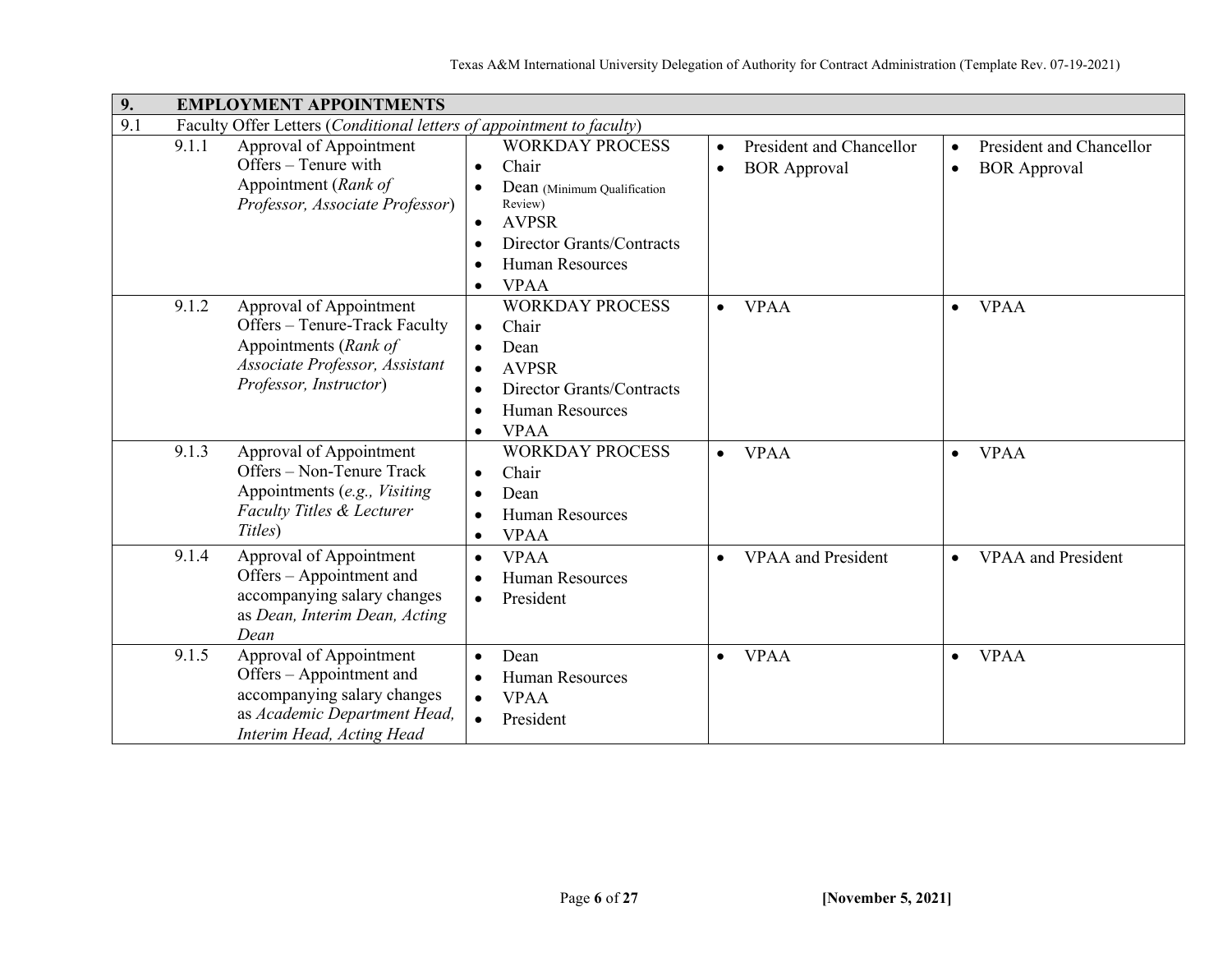| 9.1.6<br>Approval of Appointment<br>Offers - Appointment and<br>accompanying salary changes<br>for faculty members appointed<br>as Director of an Academic<br><b>Administrative Services Center</b><br>or Institute | Dean<br>$\bullet$<br>Human Resources<br>$\bullet$<br><b>VPAA</b><br>President<br>$\bullet$             | <b>VPAA</b><br>$\bullet$ | <b>VPAA</b><br>$\bullet$ |
|---------------------------------------------------------------------------------------------------------------------------------------------------------------------------------------------------------------------|--------------------------------------------------------------------------------------------------------|--------------------------|--------------------------|
| 9.1.7<br>Approval of Appointment<br>Offers – Appointment and<br>accompanying salary changes<br>as Associate or Assistant Dean                                                                                       | Dean<br>$\bullet$<br>Human Resources<br><b>VPAA</b><br>$\bullet$                                       | <b>VPAA</b><br>$\bullet$ | <b>VPAA</b><br>$\bullet$ |
| 9.1.8<br>Approval of Appointment<br>Offers – Appointment and<br>accompanying salary changes<br>as Associate or Assistant<br>Department Head,<br>Departmental Division Head                                          | Dean<br>$\bullet$<br>Human Resources<br>$\bullet$<br><b>VPAA</b><br>$\bullet$                          | <b>VPAA</b><br>$\bullet$ | <b>VPAA</b><br>$\bullet$ |
| 9.1.9<br>Approval of Appointment<br>Offers - Faculty Appointments<br>in Excess of Budgeted 100%<br>Assignment                                                                                                       | Chair<br>Dean<br><b>VPAA</b>                                                                           | <b>VPAA</b><br>$\bullet$ | <b>VPAA</b><br>$\bullet$ |
| Continuing and Extension<br>9.1.10<br>Education                                                                                                                                                                     | Director<br>$\bullet$<br><b>VPAA</b>                                                                   | <b>VPAA</b><br>$\bullet$ | <b>VPAA</b><br>$\bullet$ |
| Other Instructional Agreements<br>9.1.11<br>$-$ Temporary Hires (part-time<br>faculty, adjunct faculty)                                                                                                             | Chair<br>Associate Dean<br>Dean<br>$\bullet$<br><b>Human Resources</b><br>$\bullet$                    | <b>VPAA</b><br>$\bullet$ | <b>VPAA</b><br>$\bullet$ |
| Off-Campus Instruction<br>9.1.12                                                                                                                                                                                    | Dean<br>$\bullet$<br><b>VPAA</b><br>$\bullet$<br>President<br>$\bullet$                                | <b>VPAA</b><br>$\bullet$ | <b>VPAA</b><br>$\bullet$ |
| Graduate Assistants (initial<br>9.1.13<br>employment agreement for<br>graduate student assistants)                                                                                                                  | Chair<br>$\bullet$<br>Dean, College<br>Dean, Graduate Studies<br>$\bullet$<br><b>VPAA</b><br>$\bullet$ | <b>VPAA</b><br>$\bullet$ | <b>VPAA</b><br>$\bullet$ |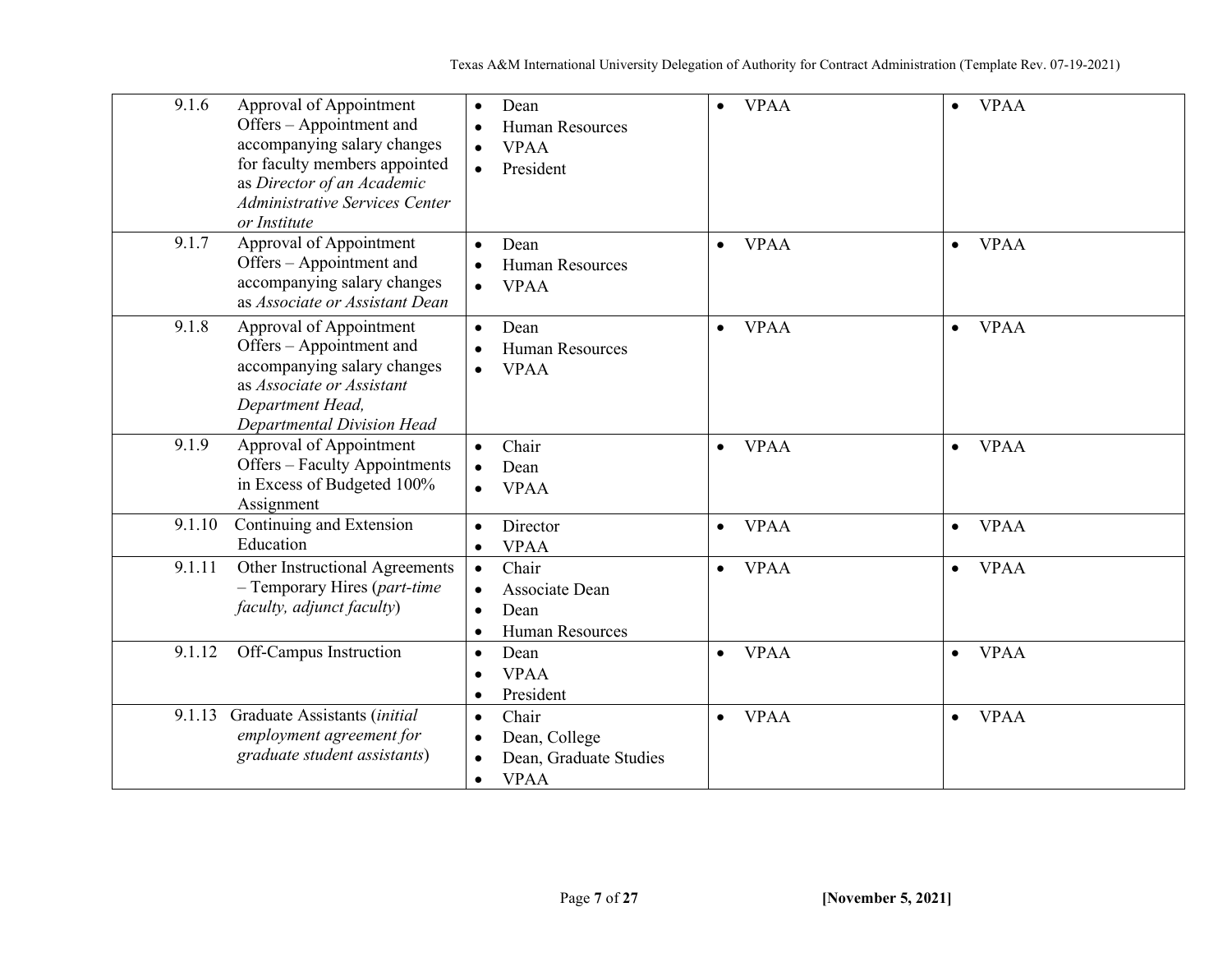| 9.2  |            | Non-Faculty Employment Appointments                  |           |                              |           |                        |           |             |
|------|------------|------------------------------------------------------|-----------|------------------------------|-----------|------------------------|-----------|-------------|
|      | 9.2.1      | Approval of Appointment                              |           | <b>WORKDAY PROCESS</b>       | $\bullet$ | $<$ \$50,000 HR        | $\bullet$ | HR and VPFA |
|      |            | Offers - Non-Classified                              | $\bullet$ | Director                     | $\bullet$ | All others HR and VPFA |           |             |
|      |            | Administrative Staff                                 | $\bullet$ | <b>AVP</b>                   |           |                        |           |             |
|      |            |                                                      | $\bullet$ | <b>VP</b>                    |           |                        |           |             |
|      |            |                                                      | $\bullet$ | <b>Human Resources</b>       |           |                        |           |             |
|      | 9.2.2      | Approval of Appointment                              |           | <b>WORKDAY PROCESS</b>       | $\bullet$ | $<$ \$50,000 HR        | $\bullet$ | HR and VPFA |
|      |            | Offers - Classified Support                          |           | Director                     | $\bullet$ | All others HR and VPFA |           |             |
|      |            | Staff                                                | $\bullet$ | <b>AVP</b>                   |           |                        |           |             |
|      |            |                                                      | $\bullet$ | <b>VP</b>                    |           |                        |           |             |
|      |            |                                                      | $\bullet$ | <b>Human Resources</b>       |           |                        |           |             |
|      | 9.2.3      | Approval of Appointment                              | $\bullet$ | Director                     | $\bullet$ | <b>VPFA</b>            | $\bullet$ | <b>VPFA</b> |
|      |            | Offers $-$ Staff in Excess of                        |           | <b>AVP</b>                   |           |                        |           |             |
|      |            | Budgeted 100% Assignment                             |           | <b>VP</b>                    |           |                        |           |             |
|      |            |                                                      | $\bullet$ | <b>Human Resources</b>       |           |                        |           |             |
| 10.  |            | <b>EMPLOYEE BENEFITS CONTRACTS - Risk Management</b> |           |                              |           |                        |           |             |
| 10.1 |            | Group Insurance Contracts/Policies and               | $\bullet$ | <b>TAMUS Risk Management</b> | $\bullet$ | <b>VPFA</b>            | $\bullet$ | <b>VPFA</b> |
|      |            | <b>Administrative Agreements</b>                     |           |                              |           |                        |           |             |
| 11.  |            | <b>EQUIPMENT LEASE AGREEMENTS</b>                    |           |                              |           |                        |           |             |
|      |            |                                                      |           | <b>TAMIU</b> as Lessor       |           |                        |           |             |
| 11.1 |            | Equipment Lease with Purchase Option                 | $\bullet$ | N/A                          |           |                        |           |             |
|      |            | Non-employee (former faculty, research               |           |                              |           |                        |           |             |
|      |            | sponsor, etc.) rental for a specific period          |           |                              |           |                        |           |             |
|      |            | with fixed purchase option of TAMUS-                 |           |                              |           |                        |           |             |
|      |            | owned equipment.                                     |           |                              |           |                        |           |             |
| 11.2 |            | Equipment Lease for TAMIU-Related                    | $\bullet$ | N/A                          |           |                        |           |             |
|      | Activities |                                                      |           |                              |           |                        |           |             |
|      |            | Non-employee (student, conference, etc.)             |           |                              |           |                        |           |             |
|      |            | rental for a specified period of TAMIU -             |           |                              |           |                        |           |             |
|      |            | owned vehicle or other equipment.                    |           |                              |           |                        |           |             |
|      | 11.2.1     | <b>Rental Vehicles</b>                               | $\bullet$ | N/A                          |           |                        |           |             |
|      |            | (Non-TAMIU Lessee)                                   |           |                              |           |                        |           |             |
|      | 11.2.2     | Equipment                                            | $\bullet$ | N/A                          |           |                        |           |             |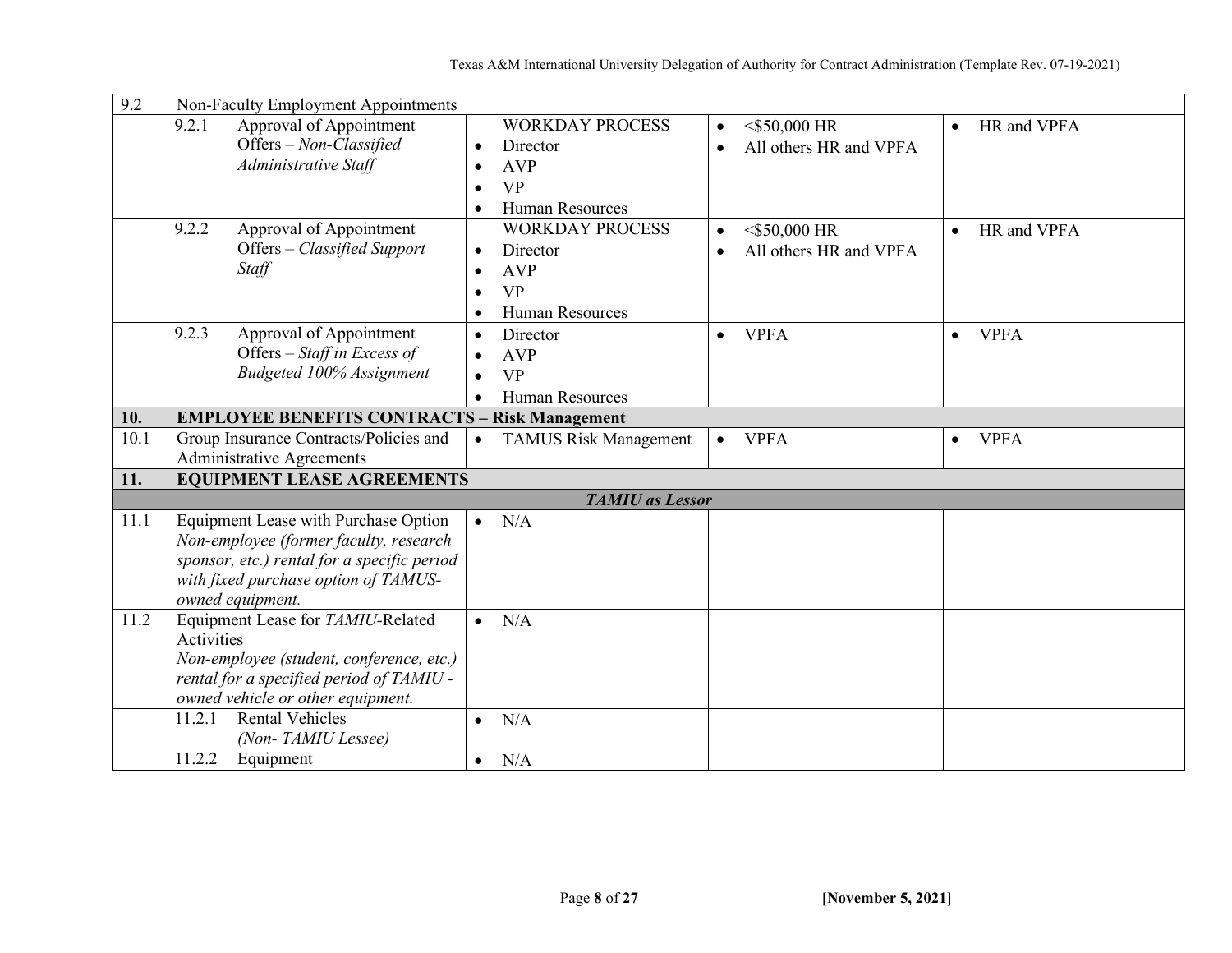|      |                                                                      |                           | <b>TAMIU</b> as Lessee |                                  |                                  |
|------|----------------------------------------------------------------------|---------------------------|------------------------|----------------------------------|----------------------------------|
| 11.3 | Equipment Lease with Purchase Option                                 | Academic                  | Administrative         | <b>PURCH</b><br>$\bullet$        | <b>VPFA</b><br>$\bullet$         |
|      | Rental of equipment for TAMIU use with                               | Chair<br>$\bullet$        | Director               |                                  |                                  |
|      | fixed option to purchase within a                                    | Dean                      | <b>AVP</b>             |                                  |                                  |
|      | specified period (five years or less).                               | <b>PURCH</b>              | <b>PURCH</b>           |                                  |                                  |
|      |                                                                      | <b>VPAA</b><br>$\bullet$  | <b>VPFA</b>            |                                  |                                  |
| 11.4 | Equipment Lease (Rental)                                             | Academic                  | Administrative         | <b>PURCH</b><br>$\bullet$        | <b>VPFA</b><br>$\bullet$         |
|      | Rental of equipment for TAMIU use for                                | Chair<br>$\bullet$        | Director               |                                  |                                  |
|      | a specified period (five years or less).                             | Dean<br>$\bullet$         | <b>AVP</b>             |                                  |                                  |
|      |                                                                      | <b>PURCH</b>              | <b>PURCH</b>           |                                  |                                  |
|      |                                                                      | <b>VPAA</b>               | <b>VP</b>              |                                  |                                  |
| 12.  | FEDERAL & STATE REGULATORY AGREEMENTS                                |                           |                        |                                  |                                  |
| 12.1 | Permits, Licenses, Declarations,                                     | Academic                  | Administrative         | <b>VPAA or VPFA</b><br>$\bullet$ | <b>VPAA</b> or VPFA<br>$\bullet$ |
|      | Applications Filed with Regulatory                                   | Faculty<br>$\bullet$      | Director               |                                  |                                  |
|      | Agencies                                                             | Chair<br>$\bullet$        | <b>AVP</b>             |                                  |                                  |
|      |                                                                      | Dean<br>$\bullet$         | <b>VP</b>              |                                  |                                  |
|      |                                                                      | <b>VPAA</b>               | <b>VPFA</b>            |                                  |                                  |
| 13.  | <b>FINANCIAL CONTRACTS - Treasury Services</b>                       |                           |                        |                                  |                                  |
|      |                                                                      |                           |                        |                                  |                                  |
| 13.1 | System Depositories (SP 22.02)                                       | <b>TAMUS</b><br>$\bullet$ |                        | $\bullet$                        | $\bullet$                        |
| 13.2 | <b>Investment Management (SP 22.02)</b>                              |                           |                        |                                  |                                  |
|      | <b>Investment Consultants and</b><br>13.2.1                          | <b>TAMUS</b><br>$\bullet$ |                        | $\bullet$                        | $\bullet$                        |
|      | Advisors (subject to provisions)                                     |                           |                        |                                  |                                  |
|      | of Section 6 Consultant                                              |                           |                        |                                  |                                  |
|      | Agreements)                                                          |                           |                        |                                  |                                  |
|      | <b>Investment Management (SP)</b><br>13.2.2                          | <b>TAMUS</b><br>$\bullet$ |                        | $\bullet$                        | $\bullet$                        |
|      | 22.02)                                                               |                           |                        |                                  |                                  |
| 13.3 | Debt Management (SP 23.02, RFS, HEF and PUF)                         |                           |                        |                                  |                                  |
|      | Financial Advisors (subject to<br>13.3.1                             | <b>TAMUS</b><br>$\bullet$ |                        | $\bullet$                        | $\bullet$                        |
|      | provisions of Section 6                                              |                           |                        |                                  |                                  |
|      | <b>Consultant Agreements</b> )                                       |                           |                        |                                  |                                  |
|      | <b>Bond Counsel (See Section</b><br>13.3.2                           | <b>TAMUS</b><br>$\bullet$ |                        | $\bullet$                        | $\bullet$                        |
|      | $19.2$ Legal)                                                        |                           |                        | $\bullet$                        |                                  |
| 13.4 | Other Banking Functions (Custodial<br>agreements, securities lending | <b>TAMUS</b><br>$\bullet$ |                        |                                  | $\bullet$                        |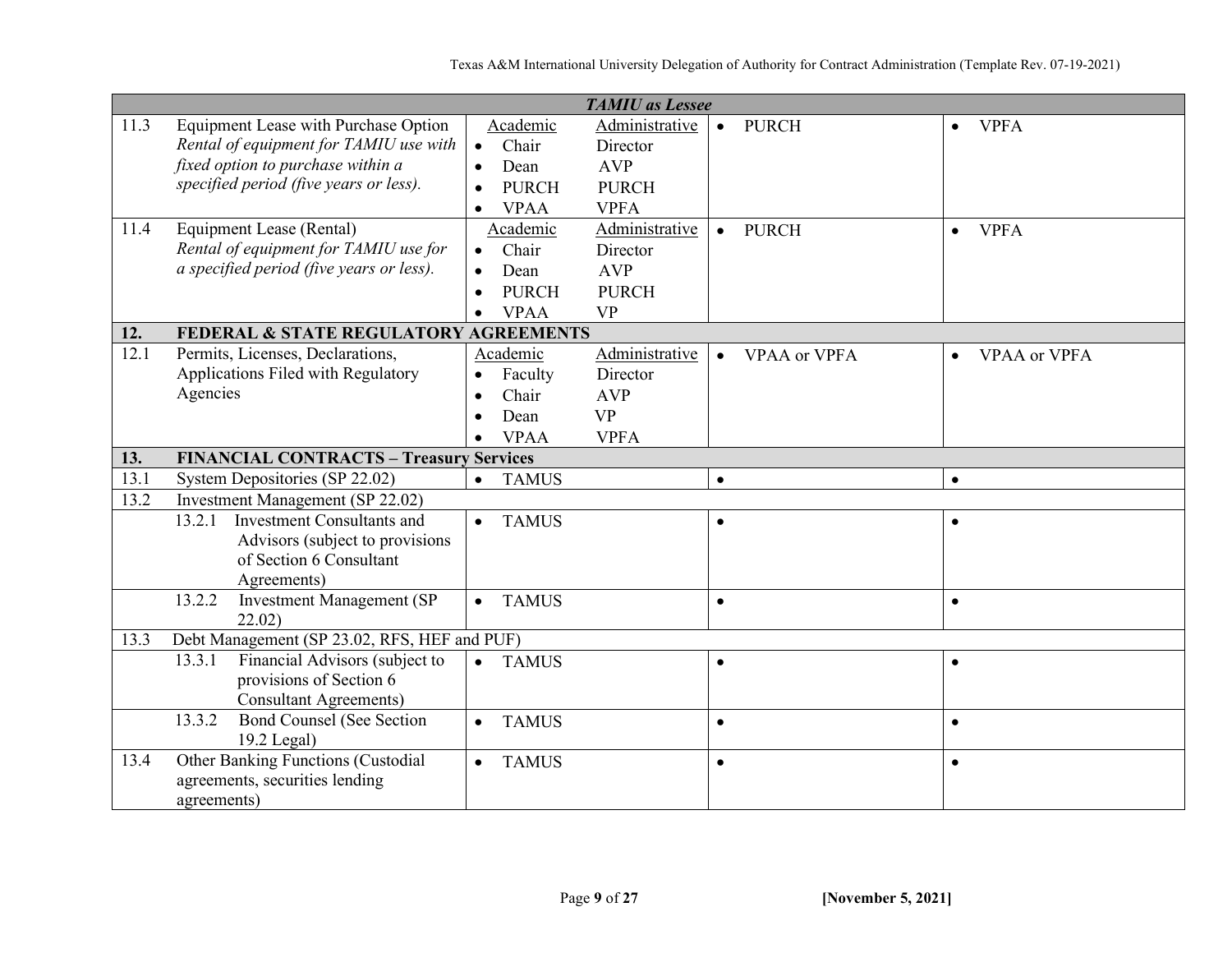| 14.  | <b>GRANT PARTICIPATION AGREEMENTS (FEDERAL/STATE/LOCAL/PRIVATE)</b>                        |           |                              |           |                |           |             |
|------|--------------------------------------------------------------------------------------------|-----------|------------------------------|-----------|----------------|-----------|-------------|
| 14.1 | Grants (sponsored projects) (See Section                                                   | $\bullet$ | PI                           | $\bullet$ | <b>VPAA</b>    | $\bullet$ | <b>VPAA</b> |
|      | 24.1)                                                                                      | $\bullet$ | Dean                         |           |                |           |             |
|      |                                                                                            |           | Sponsored Research           |           |                |           |             |
|      |                                                                                            |           | <b>AVPSR</b>                 |           |                |           |             |
|      |                                                                                            | $\bullet$ | <b>DGC</b>                   |           |                |           |             |
| 14.2 | <b>Student Financial Aid</b>                                                               | $\bullet$ | Director, Financial Aid      | $\bullet$ | <b>VPFA</b>    | $\bullet$ | President   |
|      |                                                                                            |           | <b>AVPSS</b>                 |           |                |           |             |
|      |                                                                                            |           | <b>VPSS</b>                  |           |                |           |             |
|      |                                                                                            | $\bullet$ | <b>VPFA</b>                  |           |                |           |             |
| 14.3 | <b>Funding Agreements</b>                                                                  | $\bullet$ | PI/Chair                     | $\bullet$ | <b>VPAA</b>    | $\bullet$ | <b>VPAA</b> |
|      | (Academic)                                                                                 |           | Dean                         |           |                |           |             |
|      |                                                                                            |           | <b>VPAA</b>                  |           |                |           |             |
|      |                                                                                            | $\bullet$ | <b>DGC</b>                   |           |                |           |             |
| 14.4 | <b>Funding Agreements</b>                                                                  | $\bullet$ | Director                     | $\bullet$ | <b>VPFA</b>    | $\bullet$ | <b>VPFA</b> |
|      | (Non-Academic)                                                                             |           | Appropriate AVP              |           |                |           |             |
|      |                                                                                            | $\bullet$ | Appropriate VP               |           |                |           |             |
|      |                                                                                            | $\bullet$ | <b>DGC</b>                   |           |                |           |             |
| 15.  | <b>INSURANCE-PARTIAL RISK TRANSFER CONTRACTS - Risk Management and Safety</b>              |           |                              |           |                |           |             |
|      | (Retention of Predetermined Limited Risk with Contractual Transfer of Excess Risk Exposure |           |                              |           |                |           |             |
| 15.1 | Fleet Automobile and Motor Driven                                                          |           | <b>TAMUS Risk Management</b> |           | $\bullet$ VPFA | $\bullet$ | <b>VPFA</b> |
|      | Liability Contract (Motorized autos and                                                    |           |                              |           |                |           |             |
|      | machinery driven by System                                                                 |           |                              |           |                |           |             |
|      | employees.) Contract reviewed by the                                                       |           |                              |           |                |           |             |
|      | State Board of Insurance, Attorney                                                         |           |                              |           |                |           |             |
|      | General's Office and the Texas Building                                                    |           |                              |           |                |           |             |
|      | and Procurement Commission.                                                                |           |                              |           |                |           |             |
| 15.2 | Directors and Officers Liability Contract<br>(Covers BOR, System Administrators,           | $\bullet$ | <b>TAMUS Risk Management</b> | $\bullet$ | <b>VPFA</b>    | $\bullet$ | <b>VPFA</b> |
|      | Faculty and Staff)                                                                         |           |                              |           |                |           |             |
| 15.3 | Healthcare Purchasers Professional                                                         | $\bullet$ | <b>TAMUS Risk Management</b> | $\bullet$ | <b>VPFA</b>    | $\bullet$ | <b>VPFA</b> |
|      | Liability Contract (Professional                                                           |           |                              |           |                |           |             |
|      | /Fiduciary coverage for System Self-                                                       |           |                              |           |                |           |             |
|      | Insured Group Benefit Programs)                                                            |           |                              |           |                |           |             |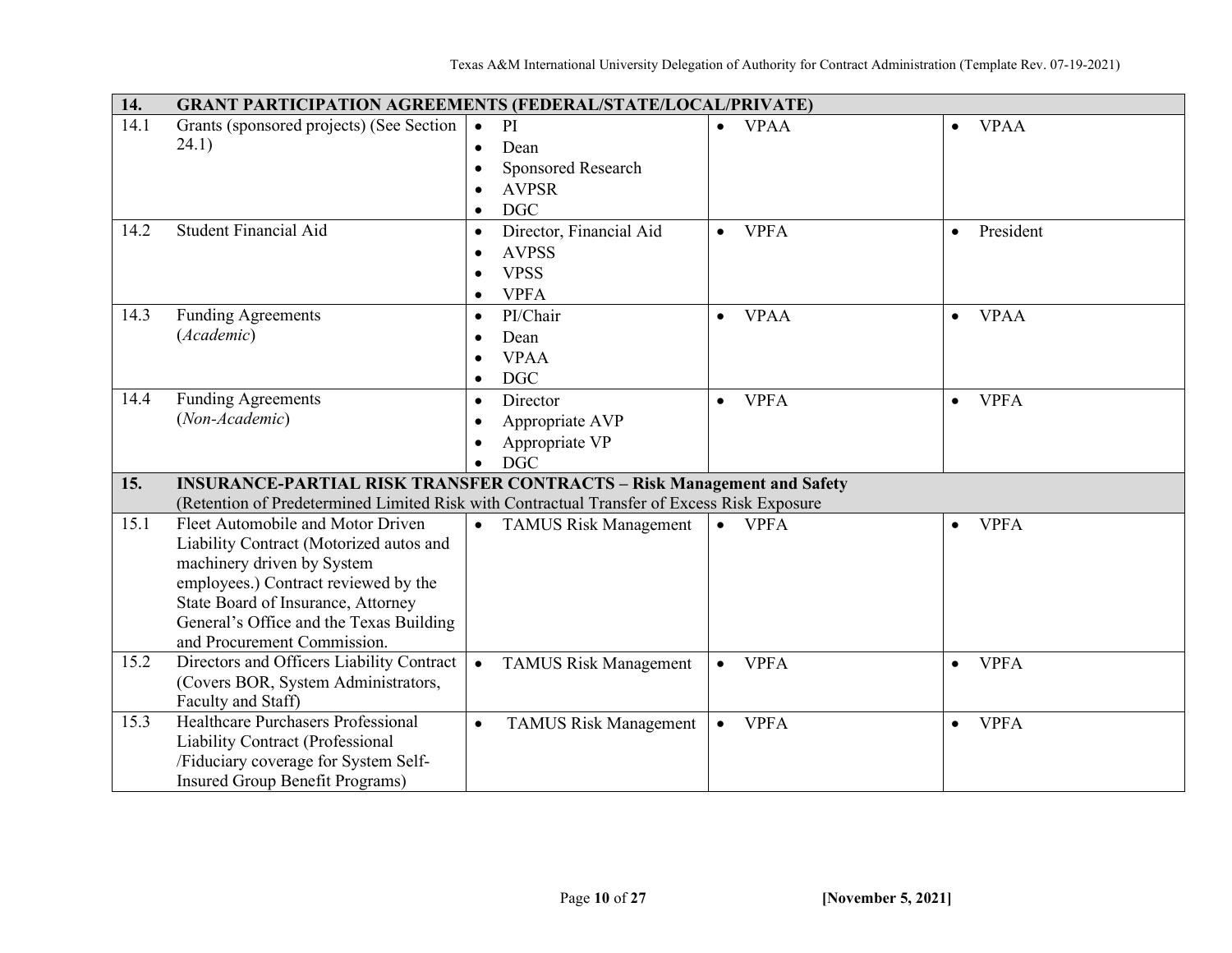| 15.4 | Various Insurance - Partial Risk<br>Transfer Contracts (Funding from<br>Member/User)<br>NOTE: The Office of Risk Management<br>and Safety is responsible for all<br><b>System-based Partial Risk Transfer</b><br><b>Contracts. Risk Management must be</b><br>contacted before any insurance is | <b>TAMUS Risk Management</b><br>$\bullet$                                                                                                                              | <b>VPFA</b><br>$\bullet$         | <b>VPFA</b><br>$\bullet$         |
|------|-------------------------------------------------------------------------------------------------------------------------------------------------------------------------------------------------------------------------------------------------------------------------------------------------|------------------------------------------------------------------------------------------------------------------------------------------------------------------------|----------------------------------|----------------------------------|
| 15.5 | purchased.<br>Workers' Compensation Insurance<br>Claims processing or settlement                                                                                                                                                                                                                | <b>TAMUS Risk Management</b><br>$\bullet$                                                                                                                              | <b>VPFA</b><br>$\bullet$         | <b>VPFA</b><br>$\bullet$         |
| 15.6 | <b>Administrative Contracts</b>                                                                                                                                                                                                                                                                 | Administrative<br>Academic<br>Director<br>Faculty<br>$\bullet$<br>Chair<br><b>AVP</b><br>$\bullet$<br><b>VP</b><br>Dean<br>$\bullet$<br><b>VPAA</b><br><b>DGC</b>      | <b>VPAA</b> or VPFA<br>$\bullet$ | <b>VPAA or VPFA</b><br>$\bullet$ |
| 16.  | <b>INTELLECTUAL PROPERTY (SP 17.01)</b>                                                                                                                                                                                                                                                         |                                                                                                                                                                        |                                  |                                  |
| 16.1 | Texas A&M Technology Commercialization (TTC) - out-bound licensing, sale, or transfer of Intellectual Property<br><b>Technology Transfer</b>                                                                                                                                                    |                                                                                                                                                                        |                                  |                                  |
|      | <b>Patent License Agreement</b><br>16.1.1<br>(Technology Transfer)                                                                                                                                                                                                                              | Inventor<br>$\bullet$<br>Chair<br>$\bullet$<br>Dean<br>$\bullet$<br>Dean, Graduate Studies<br><b>VPAA</b><br>$\bullet$<br>President<br><b>System Technology Office</b> | <b>VPAA</b><br>$\bullet$         | President<br>$\bullet$           |
|      | Non-Patent License<br>16.1.2<br>Agreement (Technology<br>Transfer)                                                                                                                                                                                                                              | Inventor<br>Chair<br>Dean<br>$\bullet$<br>Dean, Graduate Studies<br><b>VPAA</b><br>President<br>System Technology Office                                               | <b>VPAA</b><br>$\bullet$         | President<br>$\bullet$           |
|      | 16.1.3.1 Trademark and Service Mark<br>License (System controlled or<br>owned)                                                                                                                                                                                                                  | <b>SDCSP</b><br>$\bullet$<br>CS<br>$\bullet$<br><b>System Technology Office</b><br>$\bullet$                                                                           | <b>SDCSP</b><br>$\bullet$        | <b>VPFA</b><br>$\bullet$         |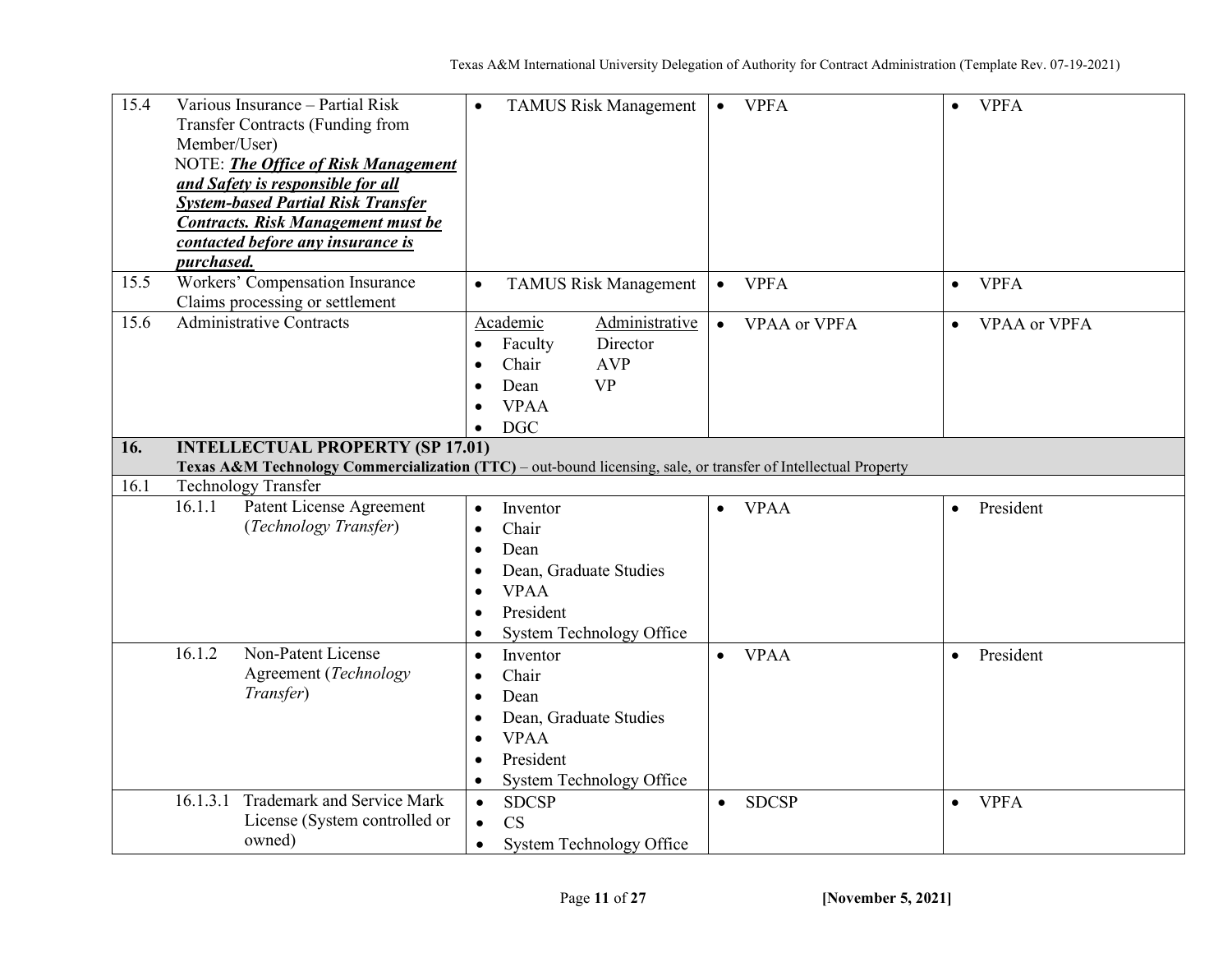|      | 16.1.3.2 Trademark and Service Mark<br>License (Member owned and<br>licensed via System IP license<br>agreement)                                                                                                             | <b>SDCSP</b><br>$\bullet$<br><b>CS</b><br>$\bullet$                                                                                                                              | <b>SDCSP</b><br>$\bullet$                             | <b>VPFA</b><br>$\bullet$              |
|------|------------------------------------------------------------------------------------------------------------------------------------------------------------------------------------------------------------------------------|----------------------------------------------------------------------------------------------------------------------------------------------------------------------------------|-------------------------------------------------------|---------------------------------------|
|      | 16.1.4<br>Invention/Software Copyright<br>Disclosure                                                                                                                                                                         | Inventor<br>$\bullet$<br>Chair<br>$\bullet$<br>Dean<br>$\bullet$<br>Dean, Graduate Studies<br><b>AVPSR</b><br><b>VPAA</b><br><b>System Technology Office</b>                     | <b>AVPSR</b><br>$\bullet$                             | <b>VPAA</b><br>$\bullet$              |
|      | 16.1.5<br>Software License                                                                                                                                                                                                   | See Section 22.3 herein.<br>$\bullet$                                                                                                                                            | See Section 22.3 herein.<br>$\bullet$                 | See Section 22.3 herein.<br>$\bullet$ |
|      | 16.1.6<br>Material Transfer<br>(Commercial)                                                                                                                                                                                  | N/A<br>$\bullet$                                                                                                                                                                 |                                                       |                                       |
|      | 16.1.7<br>Material Transfer (Non-<br>Commercial)                                                                                                                                                                             | N/A<br>$\bullet$                                                                                                                                                                 |                                                       |                                       |
| 16.2 | Disclosure and Protection of Intellectual Property                                                                                                                                                                           |                                                                                                                                                                                  |                                                       |                                       |
|      | 16.2.1<br><b>Intellectual Property</b><br>Application and Prosecution                                                                                                                                                        | Inventor<br>$\bullet$<br>Chair<br>$\bullet$<br>Dean<br>Dean, Graduate Studies<br>$\bullet$<br><b>VPAA</b><br>$\bullet$<br>President<br><b>System Technology Office</b>           | <b>VPAA</b><br>$\bullet$                              | President<br>$\bullet$                |
| 16.3 | Collegiate Licensing                                                                                                                                                                                                         | Director<br>$\bullet$<br>PURCH or CS<br>$\bullet$<br><b>SDCSP</b>                                                                                                                | <b>VPFA</b><br>$\bullet$<br><b>AVPFA</b><br>$\bullet$ | <b>VPFA</b><br>$\bullet$              |
| 16.4 | Nondisclosure/Confidentiality<br>Agreements<br>Committing TAMUS or individuals other<br>than the individual signing.<br>(Nondisclosure/Confidentiality<br>Agreements that SOLELY bind the<br>individual signing are exempt.) | Administrative<br>Academic<br>Director<br>Faculty<br>$\bullet$<br>Chair<br><b>AVP</b><br>$\bullet$<br><b>VP</b><br>Dean<br>$\bullet$<br><b>VPAA</b><br><b>SDCSP</b><br>$\bullet$ | <b>VPFA</b><br>$\bullet$                              | <b>VPFA</b><br>$\bullet$              |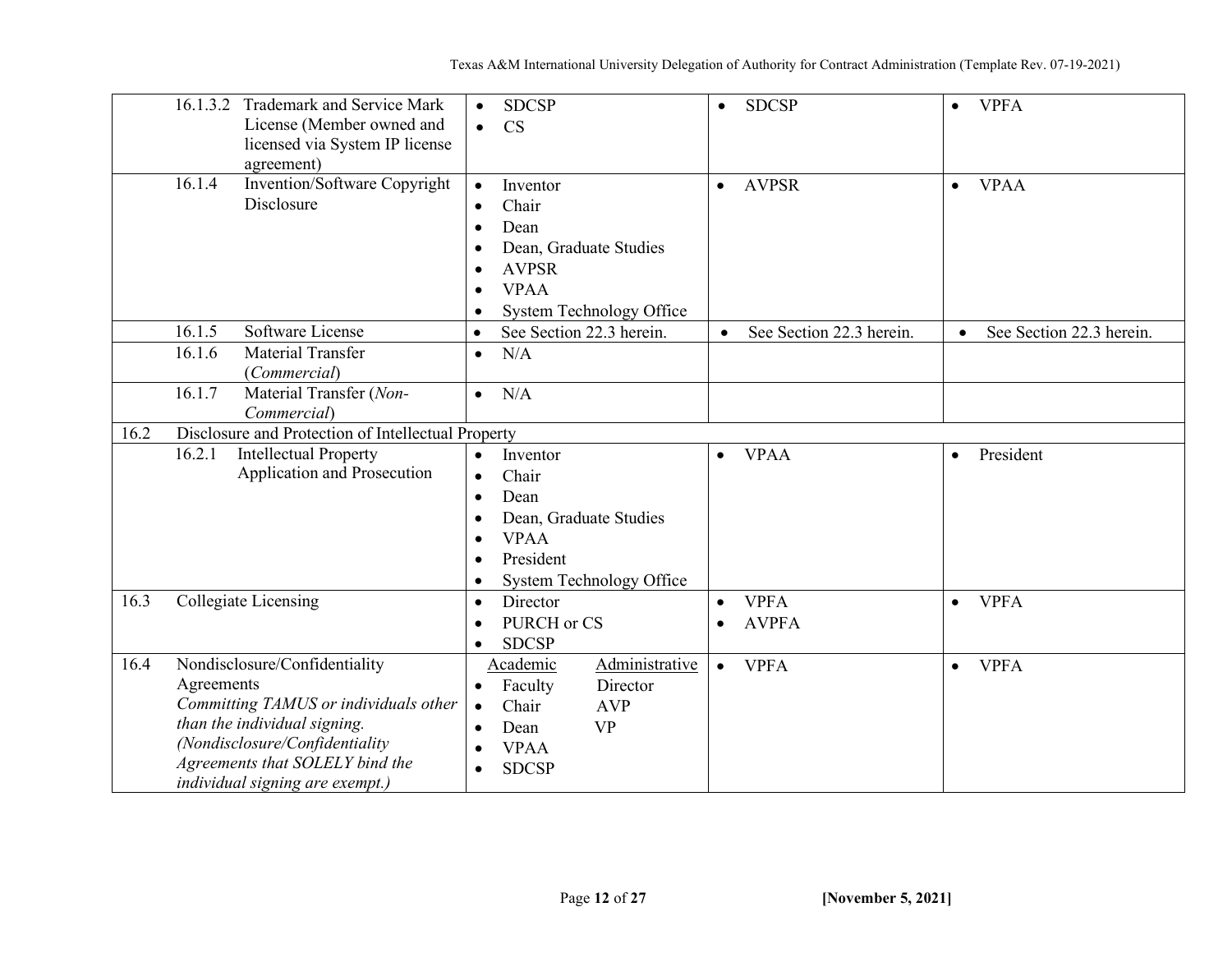| 16.5 | Federal/State Program Participation            | Academic                 | Administrative | <b>VPAA</b> or VPFA<br>$\bullet$ | President<br>$\bullet$   |  |
|------|------------------------------------------------|--------------------------|----------------|----------------------------------|--------------------------|--|
|      | Agreements                                     | Chair<br>$\bullet$       | Director       |                                  |                          |  |
|      |                                                | Dean<br>$\bullet$        | <b>AVP</b>     |                                  |                          |  |
|      |                                                | <b>VPAA</b><br>$\bullet$ | <b>VP</b>      |                                  |                          |  |
|      |                                                |                          | <b>DGC</b>     |                                  |                          |  |
| 16.6 | Federal/State Regulatory Agreements            | Academic                 | Administrative | <b>VPAA</b> or VPFA<br>$\bullet$ | President<br>$\bullet$   |  |
|      | (permits, licenses, declarations,              | Chair<br>$\bullet$       | Director       |                                  |                          |  |
|      | applications filed with regulatory             | Dean<br>$\bullet$        | <b>AVP</b>     |                                  |                          |  |
|      | agencies)                                      | <b>VPAA</b><br>$\bullet$ | <b>VP</b>      |                                  |                          |  |
|      |                                                |                          | <b>DGC</b>     |                                  |                          |  |
| 16.7 | Intra-System Agreements                        | Academic                 | Administrative | <b>VPFA</b><br>$\bullet$         | President<br>$\bullet$   |  |
|      | Commitments for the use/acquisition            | Chair<br>$\bullet$       | Director       |                                  |                          |  |
|      | (provision) from (to) other System             | Dean<br>$\bullet$        | <b>AVP</b>     |                                  |                          |  |
|      | Members                                        | <b>VPAA</b><br>$\bullet$ | <b>VP</b>      |                                  |                          |  |
|      |                                                |                          | PURCH or CS    |                                  |                          |  |
|      |                                                |                          | <b>SDCSP</b>   |                                  |                          |  |
| 16.8 | Memorandum of Agreement                        | Director                 |                | <b>VPFA</b><br>$\bullet$         | President<br>$\bullet$   |  |
|      | Non-academic (letter style) agreements         | <b>AVP</b><br>$\bullet$  |                |                                  |                          |  |
|      | which document programmatic                    | <b>VP</b><br>$\bullet$   |                |                                  |                          |  |
|      | commitments between TTC and Non-               | <b>DGC</b><br>$\bullet$  |                |                                  |                          |  |
|      | System entities                                | PURCH or CS<br>$\bullet$ |                |                                  |                          |  |
| 17.  | <b>INTER-AGENCY and INTER-LOCAL AGREEMENTS</b> |                          |                |                                  |                          |  |
| 17.1 | <b>Inter-Agency Agreements</b>                 | Director<br>$\bullet$    |                | <b>VPFA</b><br>$\bullet$         | <b>VPFA</b><br>$\bullet$ |  |
|      | Commitment for the use/acquisition             | <b>VP</b><br>$\bullet$   |                |                                  |                          |  |
|      | (provision) of resources from (to)             | PURCH or CS<br>$\bullet$ |                |                                  |                          |  |
|      | another STATE AGENCY governed by               |                          |                |                                  |                          |  |
|      | Texas Government Code Chapter 771              |                          |                |                                  |                          |  |
| 17.2 | <b>Inter-Local Agreements</b>                  | Director<br>$\bullet$    |                | <b>VPFA</b><br>$\bullet$         | <b>VPFA</b><br>$\bullet$ |  |
|      | Commitment for the use/acquisition             | <b>VP</b>                |                |                                  |                          |  |
|      | (provision) of resources from (to) a           | PURCH or CS<br>$\bullet$ |                |                                  |                          |  |
|      | LOCAL GOVERNMENT governed by                   |                          |                |                                  |                          |  |
|      | Texas Government Code Chapter 791              |                          |                |                                  |                          |  |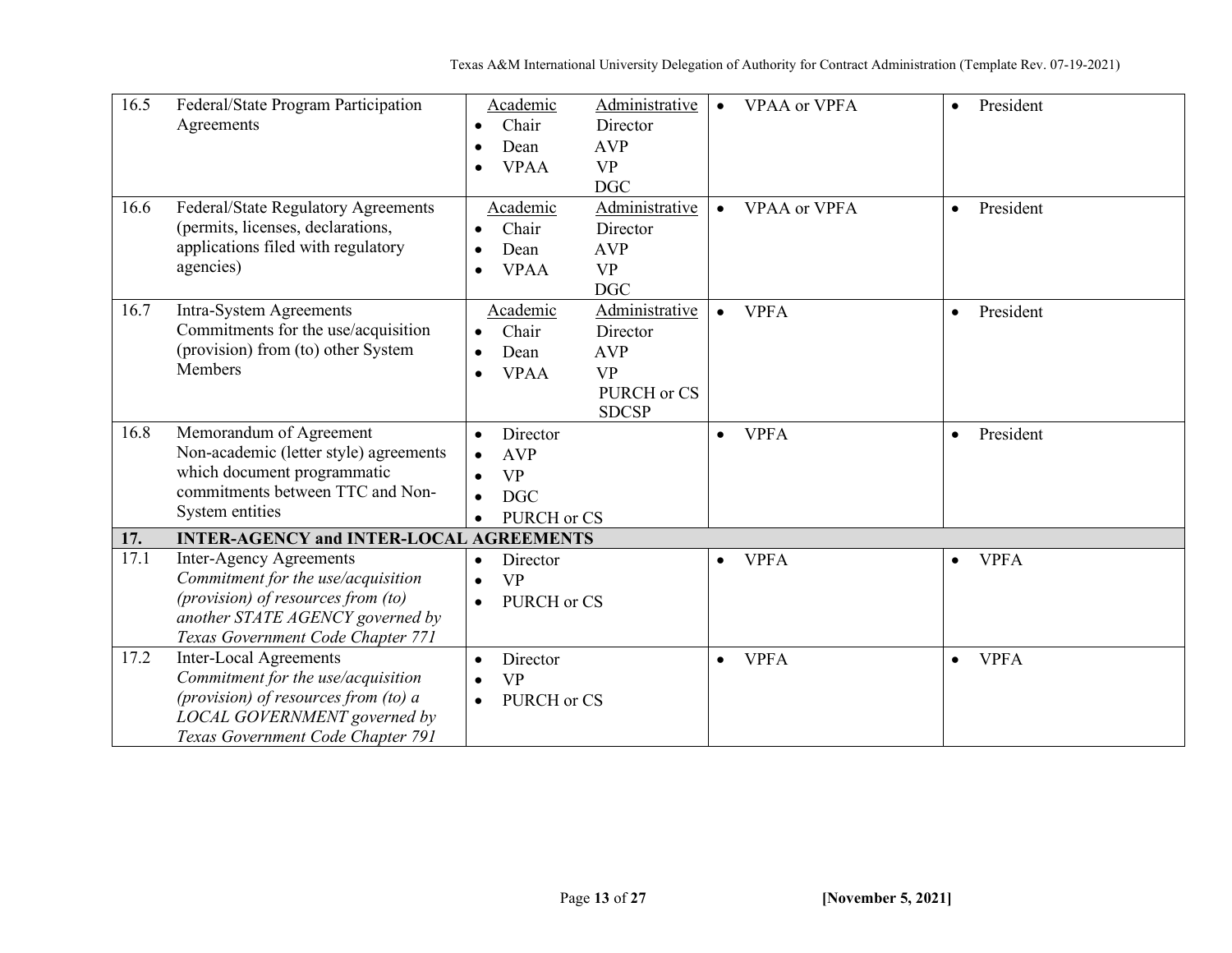| 18.  | <b>INTRA-SYSTEM AGREEMENT</b>                                                                                                                                                 |                                |                            |                                         |           |                            |
|------|-------------------------------------------------------------------------------------------------------------------------------------------------------------------------------|--------------------------------|----------------------------|-----------------------------------------|-----------|----------------------------|
| 18.1 | Intra-System Agreement<br>Commitment for the use/acquisition                                                                                                                  | Academic<br>Chair<br>$\bullet$ | Administrative<br>Director | <b>VPAA</b> or VPFA<br>$\bullet$        | $\bullet$ | <b>VPAA</b> or VPFA        |
|      | (provision) of resources from (to) other                                                                                                                                      | Dean<br>$\bullet$              | <b>AVP</b>                 |                                         |           |                            |
|      | <b>SYSTEM</b> members.                                                                                                                                                        | <b>VPAA</b><br>$\bullet$       | <b>VP</b>                  |                                         |           |                            |
|      |                                                                                                                                                                               |                                | PURCH or CS                |                                         |           |                            |
| 18.2 | <b>RELLIS Intra-System Agreement</b>                                                                                                                                          | Academic                       | Administrative             | <b>VPAA</b> or VPFA<br>$\bullet$        | $\bullet$ | <b>VPAA</b> or <b>VPFA</b> |
|      | Commitment for the use/acquisition                                                                                                                                            | Chair<br>$\bullet$             | Director                   |                                         |           |                            |
|      | (provision) of resources from (to) other                                                                                                                                      | Dean<br>$\bullet$              | <b>AVP</b>                 |                                         |           |                            |
|      | SYSTEM members.                                                                                                                                                               | <b>VPAA</b><br>$\bullet$       | <b>VP</b>                  |                                         |           |                            |
|      |                                                                                                                                                                               |                                | PURCH or CS                |                                         |           |                            |
| 19.  | LEGAL (SP 09.04, SR 09.04.01)                                                                                                                                                 |                                |                            |                                         |           |                            |
| 19.1 | Litigation (See 19.1.1 below). All settlements shall have concurrence of the TAMIU CEO and General Counsel and where required, the<br>approval of the State Attorney General. |                                |                            |                                         |           |                            |
|      | 19.1.1 Approval to Settle:                                                                                                                                                    | President<br>$\bullet$         |                            | President<br>$\bullet$                  | $\bullet$ | <b>CEO</b>                 |
|      | \$100,000 or less General Counsel                                                                                                                                             | <b>OGC</b><br>$\bullet$        |                            | <b>OGC</b><br>$\bullet$                 | $\bullet$ | <b>OGC</b>                 |
|      | \$100,000 to \$300,000 Chancellor                                                                                                                                             |                                |                            |                                         | $\bullet$ | Chancellor                 |
|      | More than \$300,000 BOR                                                                                                                                                       |                                |                            |                                         |           |                            |
| 19.2 | <b>Outside Legal Counsel</b>                                                                                                                                                  | President<br>$\bullet$         |                            | See Section 19.1.1 herein.<br>$\bullet$ | $\bullet$ | See Section 19.1.1 herein. |
|      | General Counsel acts as liaison to the                                                                                                                                        | <b>OGC</b><br>$\bullet$        |                            |                                         |           |                            |
|      | Attorney General and shall retain,                                                                                                                                            |                                |                            |                                         |           |                            |
|      | manage and approve all outside counsel                                                                                                                                        |                                |                            |                                         |           |                            |
|      | for the System and its members.                                                                                                                                               |                                |                            |                                         |           |                            |
| 20.  | MEMORANDA OF AGREEMENT/UNDERSTANDING - ACADEMIC                                                                                                                               |                                |                            |                                         |           |                            |
| 20.1 | General Memorandum of Agreement or                                                                                                                                            | Chair<br>$\bullet$             |                            | <b>VPAA</b><br>$\bullet$                | $\bullet$ | <b>VPAA</b>                |
|      | <b>Understanding (Letter Agreement)</b>                                                                                                                                       | Dean<br>$\bullet$              |                            |                                         |           |                            |
|      | Documents programmatic commitments                                                                                                                                            | <b>AVPVST</b><br>$\bullet$     |                            |                                         |           |                            |
|      | between TAMUS and non-TAMUS                                                                                                                                                   | <b>VPAA</b><br>$\bullet$       |                            |                                         |           |                            |
|      | entities; contracts to perform                                                                                                                                                | <b>DGC</b><br>$\bullet$        |                            |                                         |           |                            |
|      | educational and service activities                                                                                                                                            |                                |                            |                                         |           |                            |
| 20.2 | consistent with the TAMUS mission.<br>Cooperative Agreements                                                                                                                  |                                |                            |                                         |           |                            |
|      | Student co-op affiliation agreements                                                                                                                                          | Director<br>$\bullet$          |                            | <b>VPAA</b><br>$\bullet$                |           | $\bullet$ VPAA             |
|      | with sponsoring entities.                                                                                                                                                     | Appropriate AVP<br>$\bullet$   |                            |                                         |           |                            |
|      |                                                                                                                                                                               | Appropriate VP<br>$\bullet$    |                            |                                         |           |                            |
|      |                                                                                                                                                                               | <b>DGC</b><br>$\bullet$        |                            |                                         |           |                            |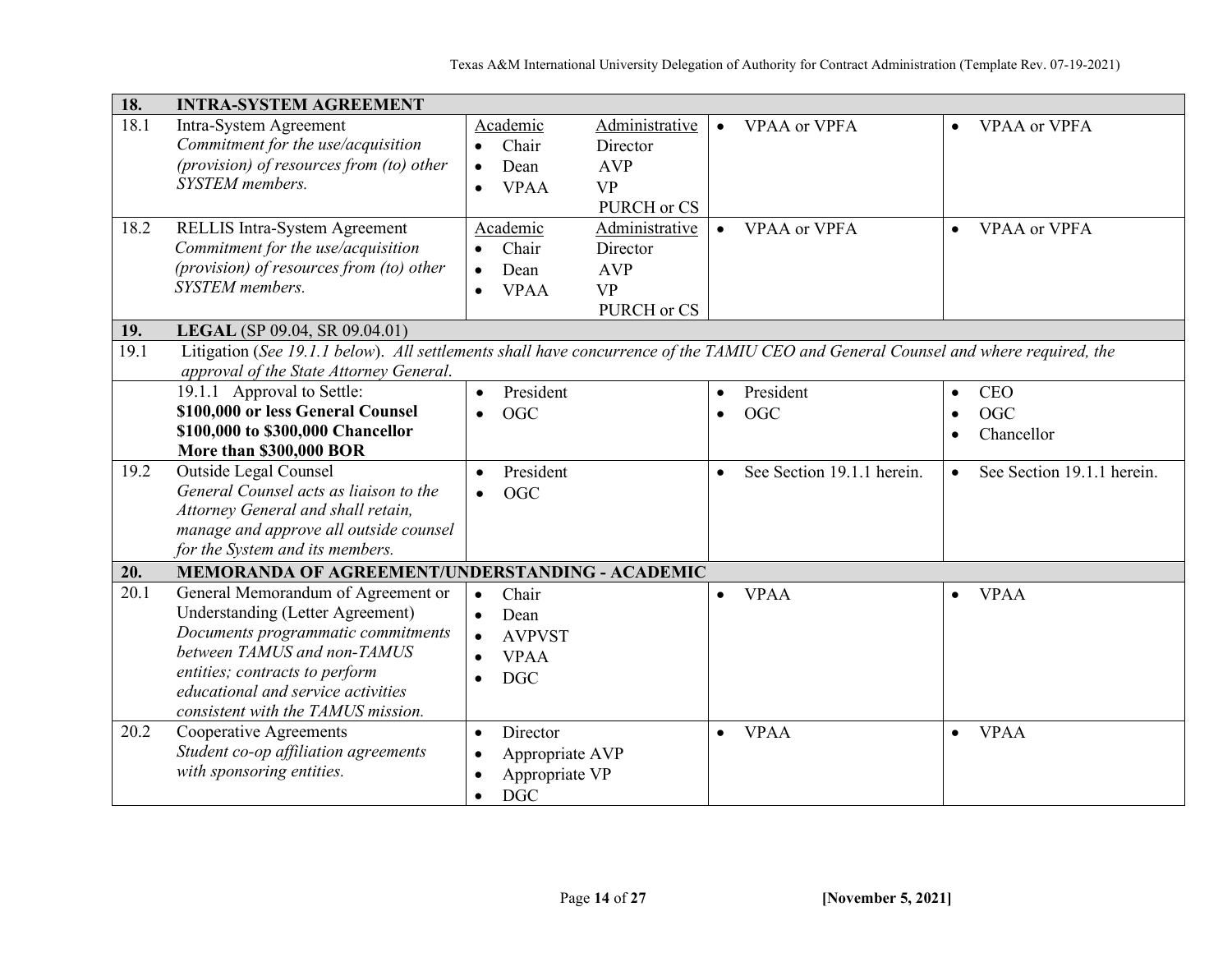| 20.3 | <b>International Affairs</b>                               | Director                     | <b>VPAA</b><br>$\bullet$    | <b>VPAA</b><br>$\bullet$ |
|------|------------------------------------------------------------|------------------------------|-----------------------------|--------------------------|
|      | Documents mutual obligations for                           | <b>AVPSS</b><br>$\bullet$    |                             |                          |
|      | international joint programs.                              | <b>VPSS</b><br>٠             |                             |                          |
|      |                                                            | <b>VPAA</b><br>$\bullet$     |                             |                          |
|      |                                                            | <b>DGC</b><br>$\bullet$      |                             |                          |
|      |                                                            | PURCH or CS<br>$\bullet$     |                             |                          |
| 20.4 | <b>International Study Abroad Program</b>                  | Director<br>$\bullet$        | <b>VPAA</b><br>$\bullet$    | <b>VPAA</b><br>$\bullet$ |
|      |                                                            | <b>AVPSS</b><br>$\bullet$    |                             |                          |
|      |                                                            | <b>VPSS</b>                  |                             |                          |
|      |                                                            | <b>AVPVST</b>                |                             |                          |
|      |                                                            | <b>CS</b><br>$\bullet$       |                             |                          |
|      |                                                            | <b>SDCSP</b><br>$\bullet$    |                             |                          |
| 20.5 | Training Affiliation (internships)                         | Chair<br>$\bullet$           | <b>VPAA</b><br>$\bullet$    | <b>VPAA</b><br>$\bullet$ |
|      | Documents mutual obligations to                            | Dean                         |                             |                          |
|      | establish training [internship                             | <b>AVPVST</b><br>$\bullet$   |                             |                          |
|      | opportunities] for TAMUS' students.                        | <b>DGC</b><br>$\bullet$      |                             |                          |
| 20.6 | Work Study Program Agreements                              | Chair<br>$\bullet$           | <b>VPAA</b><br>$\bullet$    | <b>VPAA</b><br>$\bullet$ |
|      |                                                            | Dean                         |                             |                          |
|      |                                                            | <b>AVPVST</b><br>$\bullet$   |                             |                          |
|      |                                                            | <b>DGC</b>                   |                             |                          |
| 21.  | <b>MEMORANDA OF AGREEMENT/UNDERSTANDING - NON-ACADEMIC</b> |                              |                             |                          |
| 21.1 | General Memorandum of Agreement or                         | Director<br>$\bullet$        | Appropriate VP<br>$\bullet$ | Appropriate VP           |
|      | Understanding (Letter Agreement)                           | Appropriate AVP<br>$\bullet$ |                             | President<br>$\bullet$   |
|      | Documents commitments between                              | Appropriate VP<br>$\bullet$  |                             |                          |
|      | TAMUS and non-TAMUS entities that                          | PURCH or CS<br>$\bullet$     |                             |                          |
|      | are non-academic in nature.                                |                              |                             |                          |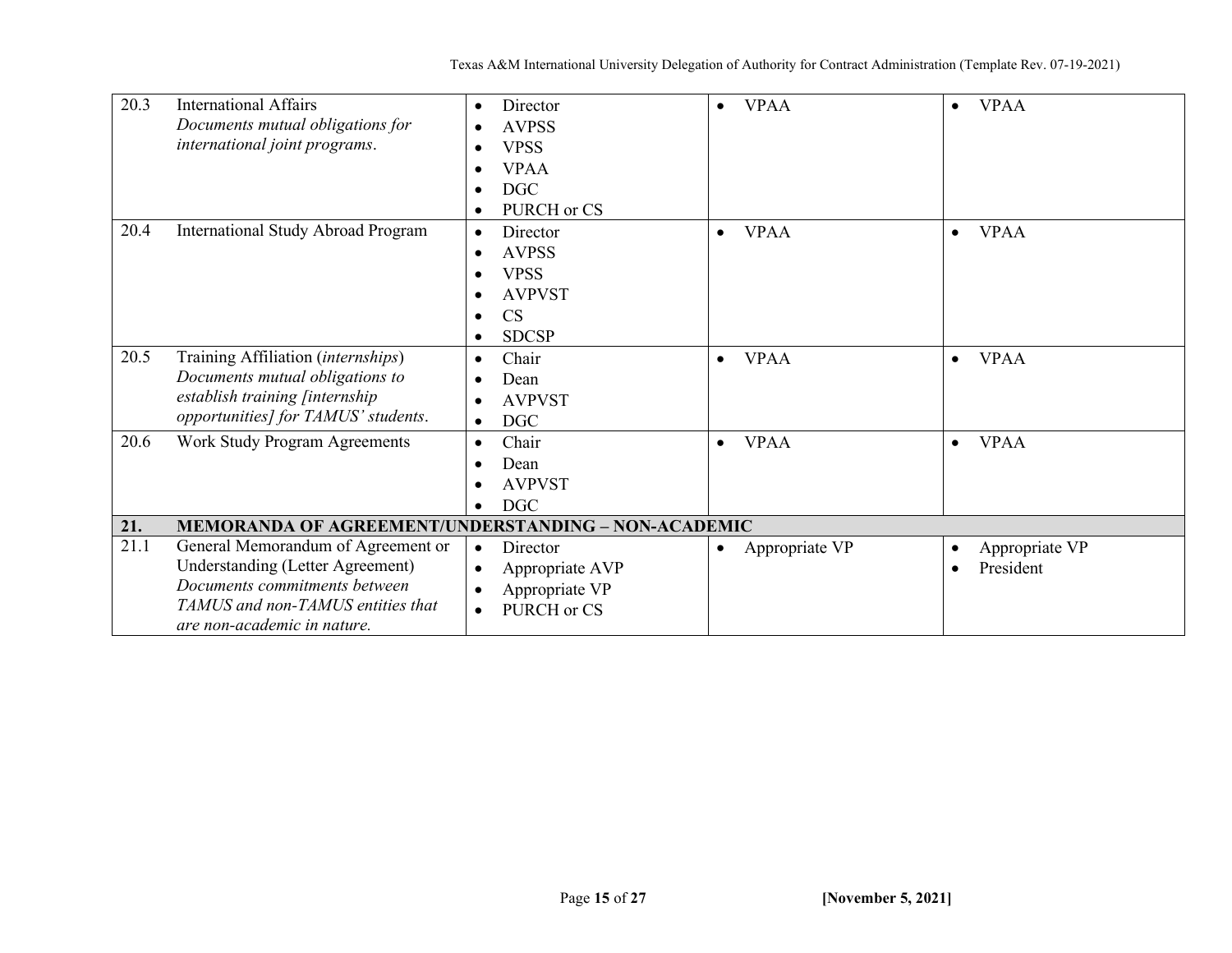| 22.               | PURCHASE AGREEMENTS (TAMIU acquiring goods and non-professional services)                                                                        |                                                                                                                                                                             |                                                       |                          |  |  |
|-------------------|--------------------------------------------------------------------------------------------------------------------------------------------------|-----------------------------------------------------------------------------------------------------------------------------------------------------------------------------|-------------------------------------------------------|--------------------------|--|--|
| 22.1              | <b>TAMUS</b> Purchase Orders<br>Purchase of goods from outside vendor<br>using standard form promulgated by<br>TAMUS which are processed through | Chair/Director<br>$\bullet$<br>Dean/AVP<br>$\bullet$<br><b>VP</b><br>CS<br>$\bullet$                                                                                        | <b>PURCH</b><br>$\bullet$<br><b>AVPFA</b>             | <b>VPFA</b><br>$\bullet$ |  |  |
|                   | the appropriate bid process in<br>accordance with TAMUS policies and<br>State requirements.                                                      | <b>PURCH</b><br>$\bullet$                                                                                                                                                   |                                                       |                          |  |  |
| $\overline{2}2.2$ | <b>Vendor Purchase Orders</b><br>Purchase of goods or services from<br>outside vendor using vendor supplied<br>document or negotiated agreement. | Chair/Director<br>$\bullet$<br>Dean/AVP<br><b>VP</b><br>CS<br><b>PURCH</b><br>$\bullet$                                                                                     | <b>PURCH</b><br>$\bullet$<br><b>AVPFA</b>             | <b>VPFA</b><br>$\bullet$ |  |  |
| 22.3              | Software License Agreements<br>Contract for site use of computer software using vendor supplied document or agreement.                           |                                                                                                                                                                             |                                                       |                          |  |  |
|                   | 22.3.1 Department<br>Contract limiting application to<br>specific Department.                                                                    | Academic<br>Administrative<br>Chair<br>Director<br>$\bullet$<br><b>AVP</b><br>Dean<br>$\bullet$<br><b>VP</b><br><b>VPAA</b><br>$\bullet$<br><b>AVPIT/CIO</b><br>PURCH or CS | <b>PURCH</b><br>$\bullet$<br><b>VPFA</b><br>$\bullet$ | <b>VPFA</b><br>$\bullet$ |  |  |
|                   | University Offices<br>22.3.2<br>Contract providing institutional<br>office computing application.                                                | <b>AVPIT/CIO</b><br>$\bullet$<br>PURCH or CS<br>$\bullet$                                                                                                                   | <b>VPFA</b><br>$\bullet$                              | <b>VPFA</b><br>$\bullet$ |  |  |
|                   | Intellectual Property (non<br>22.3.3<br>through TTC)<br>Contract containing IP<br>Provisions                                                     | <b>AVPIT/CIO</b><br>$\bullet$<br>PURCH or CS<br><b>DGC</b><br>٠<br><b>OGC</b><br>$\bullet$                                                                                  | <b>VPFA</b><br>$\bullet$                              | <b>VPFA</b><br>$\bullet$ |  |  |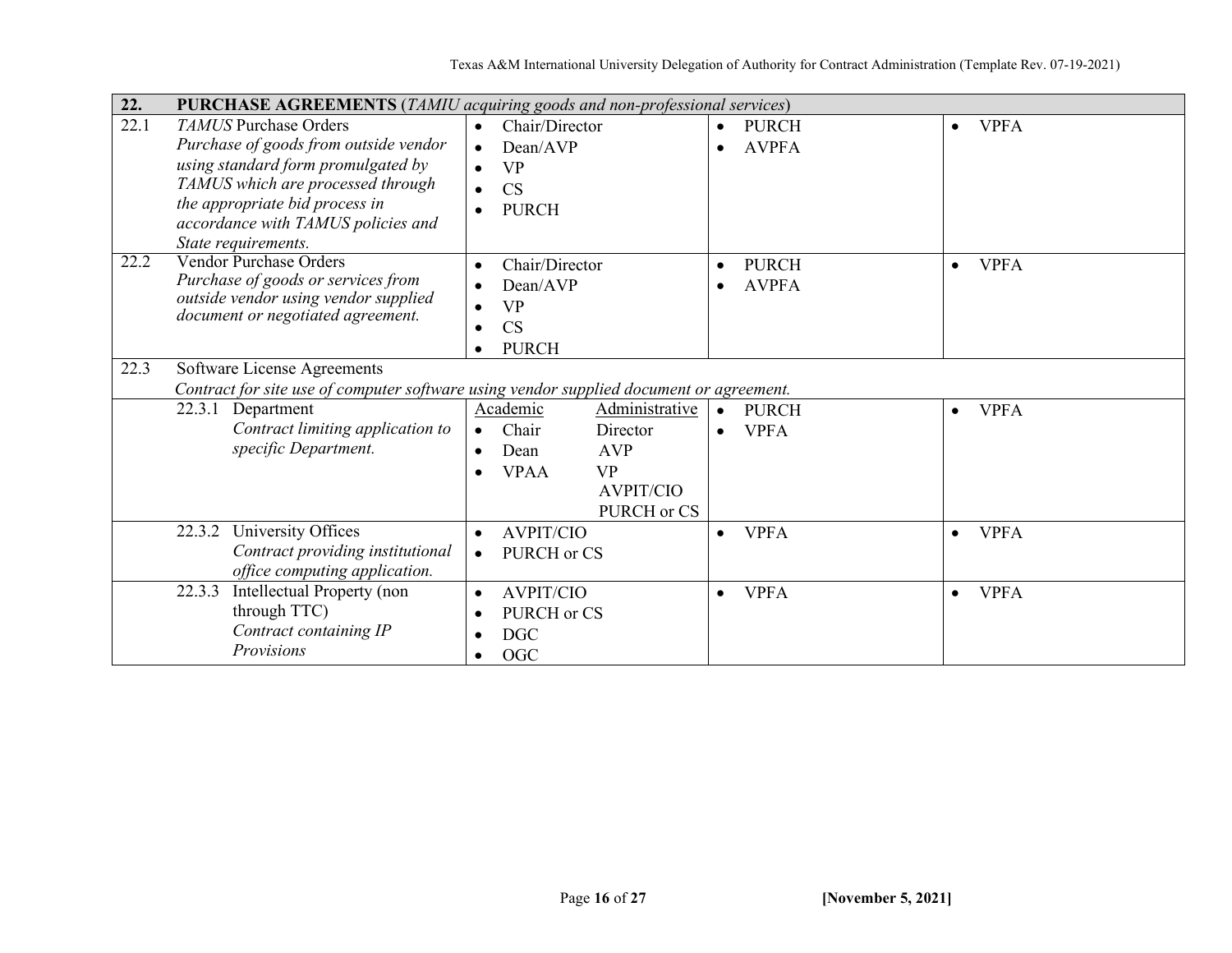| 22.4 | Memberships                                                                          |                                   |                                         |                          |  |
|------|--------------------------------------------------------------------------------------|-----------------------------------|-----------------------------------------|--------------------------|--|
|      | Purchase of Organizational Affiliations for individuals, groups, or the institution. |                                   |                                         |                          |  |
|      | Professional/Service<br>22.4.1                                                       | Administrative<br>Academic        | <b>VPAA or VPFA</b><br>$\bullet$        | President<br>$\bullet$   |  |
|      | Associations                                                                         | Chair<br>Director<br>$\bullet$    |                                         |                          |  |
|      | Purchase by TAMIU on behalf                                                          | <b>AVP</b><br>Dean<br>$\bullet$   |                                         |                          |  |
|      | of an individual, group or the                                                       | <b>VP</b><br><b>VPAA</b>          |                                         |                          |  |
|      | institution of a membership in a                                                     | CS or VPFA                        |                                         |                          |  |
|      | professional or service                                                              |                                   |                                         |                          |  |
|      | organization.                                                                        |                                   |                                         |                          |  |
|      | Social/Individual<br>22.4.2                                                          | <b>AVP</b><br>$\bullet$           | $<$ \$25,000<br>All others<br>$\bullet$ | <b>CEO</b><br>$\bullet$  |  |
|      | Purchase by TAMIU on behalf                                                          | <b>VP</b><br>$\bullet$            | <b>VPFA</b><br>President<br>$\bullet$   |                          |  |
|      | of an individual of a                                                                | <b>AVPFA</b> or VPFA<br>$\bullet$ |                                         |                          |  |
|      | membership in a social                                                               |                                   |                                         |                          |  |
|      | organization.                                                                        |                                   |                                         |                          |  |
| 22.5 | <b>Library Acquisitions</b>                                                          | Department Head                   | <b>VPAA</b> or PURCH<br>$\bullet$       | President<br>$\bullet$   |  |
|      | Books, subscriptions, reference                                                      | Director                          |                                         |                          |  |
|      | materials, memberships purchased for                                                 | <b>VPAA</b>                       |                                         |                          |  |
|      | the express purpose of obtaining                                                     | PURCH or CS                       |                                         |                          |  |
|      | publications. Database services and                                                  |                                   |                                         |                          |  |
|      | lease agreements for electronic library                                              |                                   |                                         |                          |  |
|      | materials.                                                                           |                                   |                                         |                          |  |
| 22.6 | Library Subcontracts                                                                 | Department Head<br>$\bullet$      | <b>VPAA</b> or PURCH<br>$\bullet$       | President<br>$\bullet$   |  |
|      | TAMUS library subcontracts to provide                                                | Director                          |                                         |                          |  |
|      | off-campus library services.                                                         | <b>VPAA</b>                       |                                         |                          |  |
|      |                                                                                      | <b>CS</b>                         |                                         |                          |  |
|      |                                                                                      | PURCH or CS                       |                                         |                          |  |
| 22.7 | <b>Commercial Licenses</b>                                                           | <b>CS</b><br>$\bullet$            | <b>VPFA</b><br>$\bullet$                | <b>CEO</b><br>$\bullet$  |  |
|      | $(Chick$ -Fil-A, etc.)                                                               | <b>PURCH</b>                      |                                         |                          |  |
|      |                                                                                      | <b>SDCSP</b><br>$\bullet$         |                                         |                          |  |
| 22.8 | Maintenance Agreements acquired with                                                 | Chair<br>$\bullet$                | PURCH or VPFA                           | <b>VPFA</b><br>$\bullet$ |  |
|      | equipment purchase or as stand-alone                                                 |                                   | $\bullet$                               |                          |  |
|      | purchase                                                                             | Dean                              |                                         |                          |  |
|      |                                                                                      | <b>CS</b><br>$\bullet$            |                                         |                          |  |
|      |                                                                                      | <b>PURCH</b>                      |                                         |                          |  |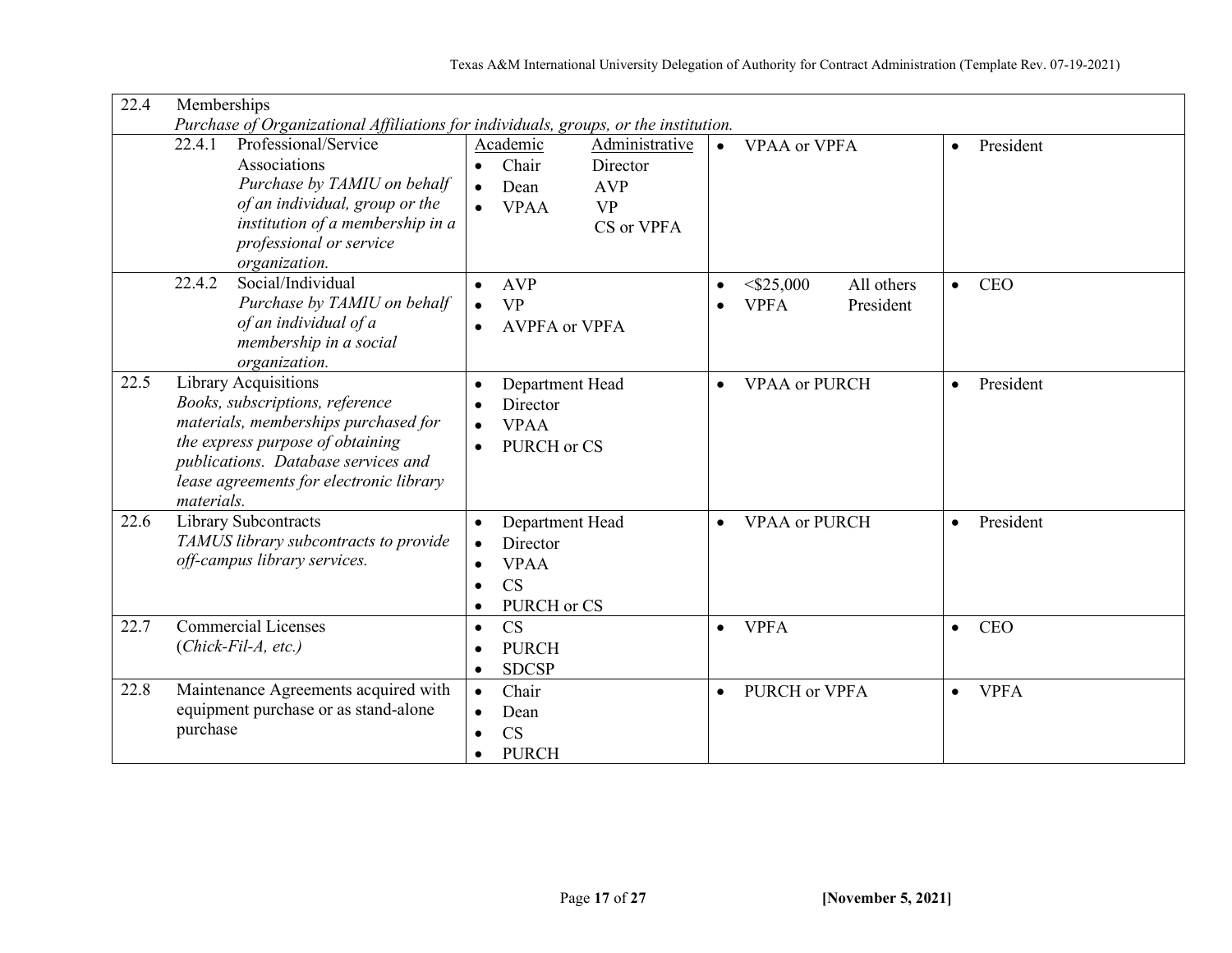<span id="page-17-0"></span>

| 22.9  | Partial Sale, Partial Gift Purchases (See<br>SP 21.05, §3)                                                                                                                                        | <b>SDCSP</b><br>$\bullet$<br><b>VPFA</b><br>$\bullet$<br>OGC/SREO<br>$\bullet$                                                                                            |                                                                                      | President<br>$\bullet$                                                                                                    | <b>CEO</b><br>$\bullet$                                          |
|-------|---------------------------------------------------------------------------------------------------------------------------------------------------------------------------------------------------|---------------------------------------------------------------------------------------------------------------------------------------------------------------------------|--------------------------------------------------------------------------------------|---------------------------------------------------------------------------------------------------------------------------|------------------------------------------------------------------|
| 22.10 | Financing Service Agreements related to<br>the acquisition of good or services.                                                                                                                   | Academic<br>Chair<br>$\bullet$<br>Dean<br>$\bullet$<br><b>VPAA</b><br>$\bullet$                                                                                           | Administrative<br>Director<br><b>AVP</b><br><b>VP</b><br><b>SDCSP</b><br>PURCH or CS | <b>VPFA</b><br>$\bullet$                                                                                                  | <b>VPFA</b><br>$\bullet$                                         |
| 22.11 | Purchasing agreements not classified<br>elsewhere                                                                                                                                                 | Chair/Director<br>$\bullet$<br>Dean/AVP<br><b>VP</b><br>$\bullet$<br><b>CS</b><br>$\bullet$<br><b>PURCH</b><br>$\bullet$<br><b>VPFA</b>                                   |                                                                                      | <b>PURCH</b><br>$\bullet$<br><b>VPFA</b><br>$\bullet$                                                                     | <b>VPFA</b><br>$\bullet$                                         |
| 23.   | REAL PROPERTY TRANSACTIONS (SP 41.01, SR 41.01.01) <sup>1</sup> * Monetary Categories Above Do Not Apply to this Section                                                                          |                                                                                                                                                                           |                                                                                      |                                                                                                                           |                                                                  |
| 23.1  | Purchase of Real Property<br>Per SP 41.01, §2 and SR 41.01.01, §3:<br>SREO oversees all acquisitions of<br>$\circ$<br>real property.                                                              | SREO/OGC<br>$\bullet$<br><b>SDCSP</b><br>$\bullet$<br><b>VPFA</b><br>$\bullet$<br>President                                                                               |                                                                                      | N/A - Chancellor or System CFO executes purchases of<br>\$1,000,000)                                                      | \$1,000,000 or less (after BOR approval if consideration is over |
| 23.2  | <b>Condemnation of Real Property</b><br>Per SP 41.01, §2 and SR 41.01.01, §3:<br>SREO oversees all acquisitions of<br>$\circ$<br>real property.                                                   | SREO/OGC<br>$\bullet$<br><b>VPFA</b><br>$\bullet$<br>President<br>$\bullet$<br>Chancellor or System CFO<br>$\bullet$                                                      |                                                                                      | N/A - Chancellor, System CFO or General Counsel executes all<br>documents (after BOR approval)                            |                                                                  |
| 23.3  | Gifts/Bequests of Real Property<br>Per SR 41.01.01, §3:<br>SREO oversees all acquisitions of<br>$\circ$<br>real property.<br>SOBA and OGC must approve prior<br>$\circ$<br>to CEO accepting gift. | <b>SREO/SERO</b><br>$\bullet$<br><b>OGC</b><br>$\bullet$<br><b>SDCSP</b><br><b>VPIA</b><br>$\bullet$<br><b>VPFA</b><br>$\bullet$<br>President<br><b>SOBA</b><br>$\bullet$ |                                                                                      | CEO can accept after approval of OGC and SOBA<br>$\bullet$<br>$\bullet$<br>property is gifted/bequested to System Offices | System CFO can accept after approval of OGC and SOBA if          |

<sup>&</sup>lt;sup>1</sup> Per SP 41.01.01, §1.5, for each real property transaction, legal forms and documents must be reviewed and approved for legal form and sufficiency by OGC.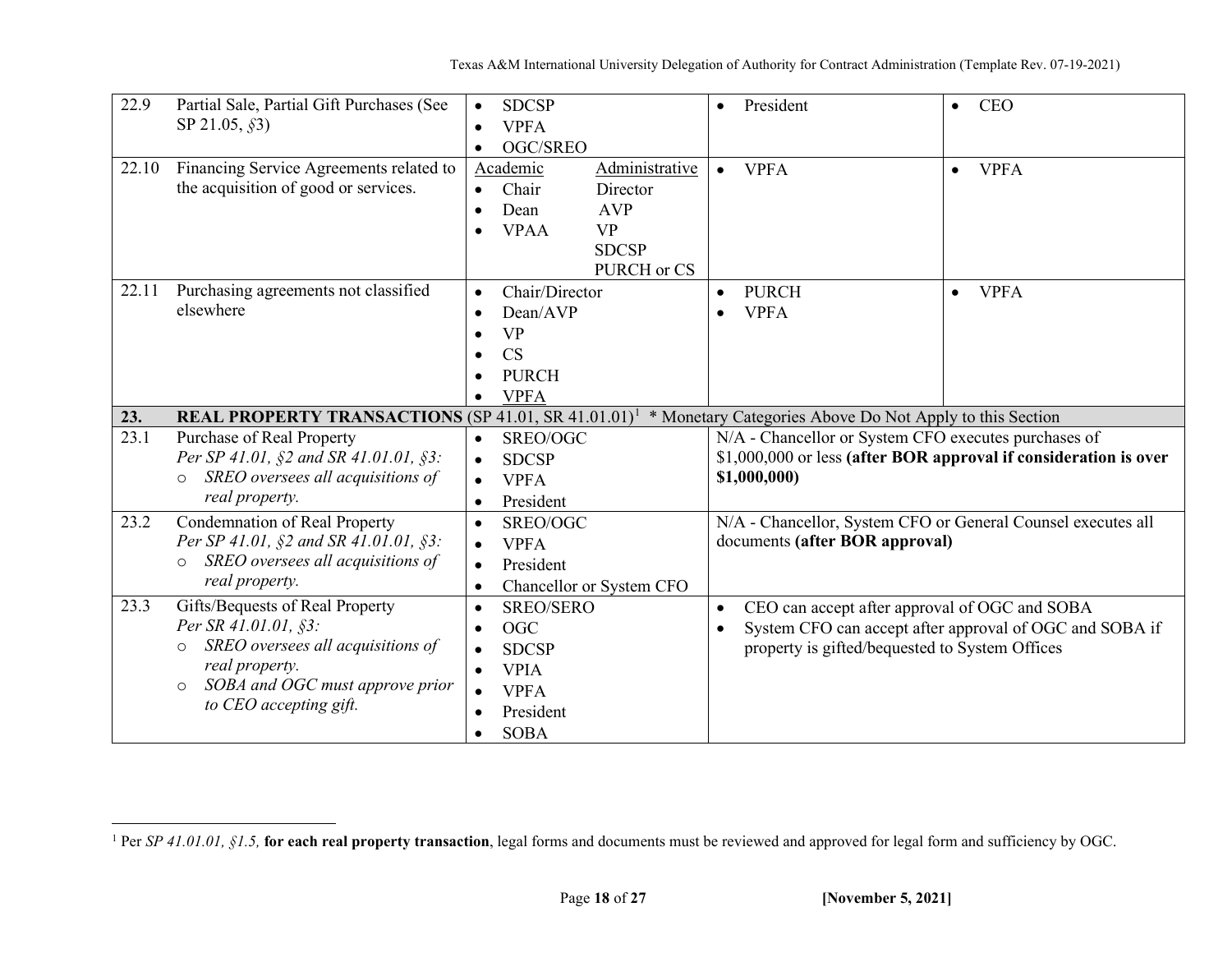| 23.4 | Sale or Exchange of Real Property<br>Per SP 41.01, §3 and SR 41.01.01, §4:<br>SREO oversees all activities required<br>to dispose of or exchange real<br>property.<br>All dispositions or exchanges of real<br>$\circ$<br>property must be approved by the<br>BOR.<br>Member CEOs may recommend<br>$\circ$<br>disposal or exchange of System real<br>property. | $\bullet$<br>$\bullet$<br>$\bullet$ | SREO/SERO<br><b>OGC</b><br><b>SDCSP</b><br><b>VPFA</b><br>President                                                                                   | N/A - Chancellor or System CFO executes after BOR approval, if<br>necessary                                                                                                                                                                                                                                                           |
|------|----------------------------------------------------------------------------------------------------------------------------------------------------------------------------------------------------------------------------------------------------------------------------------------------------------------------------------------------------------------|-------------------------------------|-------------------------------------------------------------------------------------------------------------------------------------------------------|---------------------------------------------------------------------------------------------------------------------------------------------------------------------------------------------------------------------------------------------------------------------------------------------------------------------------------------|
| 23.5 | Lease of Real Property                                                                                                                                                                                                                                                                                                                                         |                                     |                                                                                                                                                       |                                                                                                                                                                                                                                                                                                                                       |
|      | 23.5.1 TO 3rd Parties<br>o Lease of SYSTEM-owned facilities<br>and/or land for a period. SREO<br>shall review leases as required by<br>SR 41.01.01, §5.<br>Leases to $3^{rd}$ Parties with a term > 5<br>$\circ$<br>years, including renewals, must be<br>approved by the BOR as required by<br>$SP$ 41.01, $$4.1$                                             | $\bullet$                           | <b>SREO</b><br><b>OGC</b><br><b>SDCSP</b><br><b>PURCH/CS</b><br><b>CEO</b><br>Chancellor or System CFO<br>(if property assigned to<br>System Offices) | If Lease term is 5 years or less:<br><b>CEO</b><br>$\bullet$<br>If property is assigned to System Offices or if Lease approved by<br><b>BOR</b><br>Chancellor or System CFO                                                                                                                                                           |
|      | 23.5.2 FROM 3rd Parties<br>Lease of facilities (office,<br>laboratory, classroom, storage,<br>residence, etc.) and/or land<br>from a $3^{rd}$ party for TAMIU use<br>for a specified period.<br>See SP 41.01, §4 and SR<br>41.01.01, \$6<br><b>Student Retreat Facility</b><br>23.5.3                                                                          | $\bullet$<br>$\bullet$              | <b>SDCSP</b><br><b>SREO</b><br><b>OGC</b><br>PURCH/CS<br><b>CEO</b><br>SREO/OGC                                                                       | If Lease term is 5 years or less and \$500,000 or less:<br>President or VPFA<br>$\bullet$<br>If Lease term is 10 years or less and over $$500,000$ to $$1,000,000$<br>Chancellor or System CFO<br>$\bullet$<br>If Lease term is more than 10 years or greater than $$1,000,000$<br><b>BOR</b><br>$\bullet$<br><b>CEO</b><br>$\bullet$ |
|      | Lease of facilities (camp<br>grounds, recreational facility,<br>residence, etc.) and/or land for<br>TAMUS use for a specific<br>student retreat.                                                                                                                                                                                                               | $\bullet$                           | Director<br>Appropriate AVP<br>Appropriate VP<br><b>SDCSP</b><br>PURCH/CS<br><b>CEO</b>                                                               |                                                                                                                                                                                                                                                                                                                                       |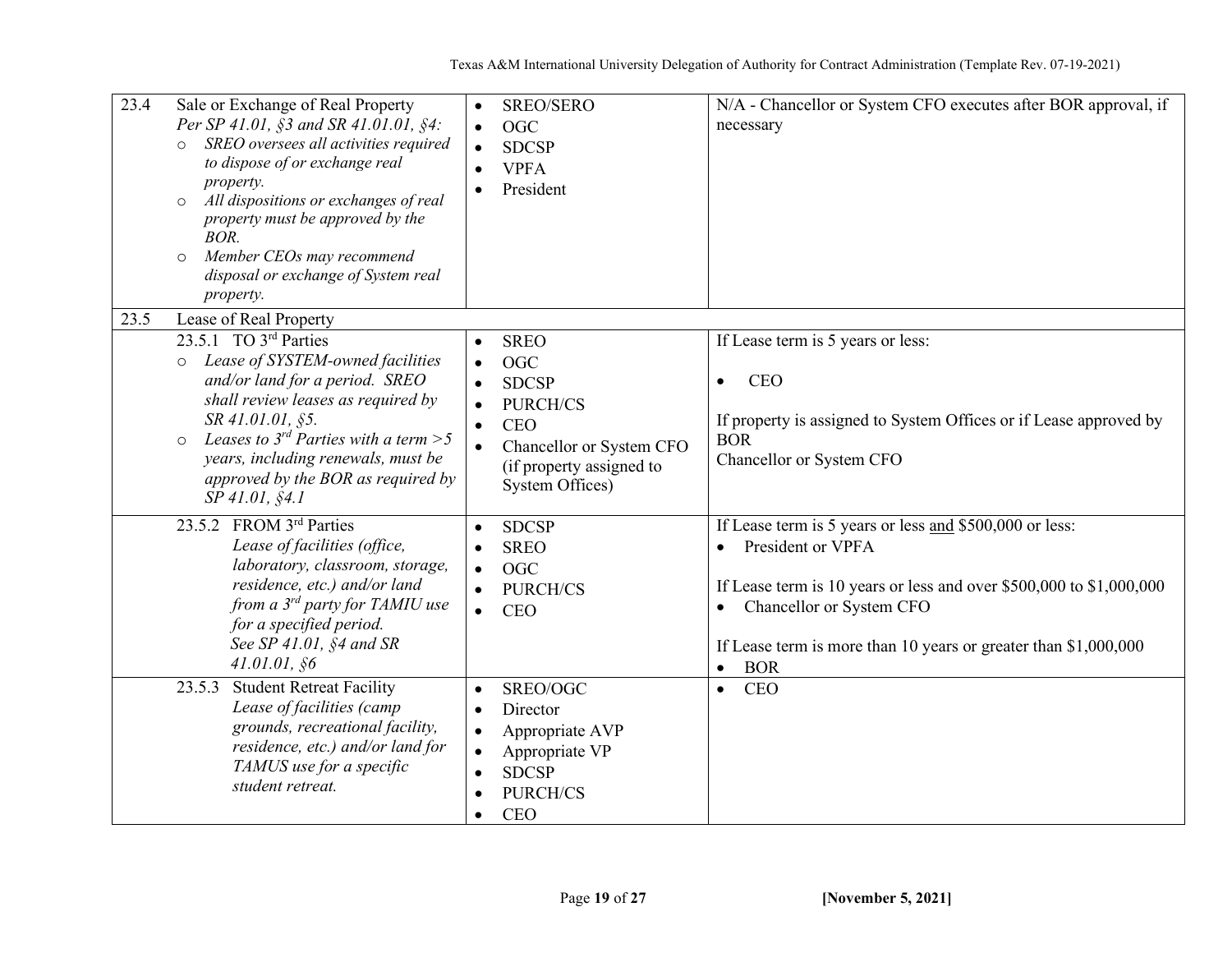| 23.6<br>Easements (SP $41.01$ , $§6)$                                                                                                                                                  |                                                                                                                                                                                                                             |                                                                                                                                                  |  |  |  |  |
|----------------------------------------------------------------------------------------------------------------------------------------------------------------------------------------|-----------------------------------------------------------------------------------------------------------------------------------------------------------------------------------------------------------------------------|--------------------------------------------------------------------------------------------------------------------------------------------------|--|--|--|--|
| System as Grantor (easement<br>23.6.1<br>across System property)<br>$(10$ -year limit)                                                                                                 | <b>SDCSP</b><br>$\bullet$<br>SREO/OGC<br>$\bullet$<br><b>CEO</b><br>$\bullet$                                                                                                                                               | N/A<br><b>VCBA</b><br>$\bullet$<br>Managing Counsel, Property & Construction executes                                                            |  |  |  |  |
| 23.6.2 System as Grantee (easement<br>across 3 <sup>rd</sup> party's property)<br>(Requires BOR approval if<br>over \$300,000)                                                         | <b>SDCSP</b><br>$\bullet$<br>SREO/OGC<br>$\bullet$<br><b>CEO</b><br>$\bullet$                                                                                                                                               | N/A<br><b>VCBA</b><br>$\bullet$<br>Managing Counsel, Property & Construction<br>Chancellor or System CFO (if BOR approval required)<br>$\bullet$ |  |  |  |  |
| <b>Conditional Roadway</b><br>23.6.3<br>Easements (indefinite term)<br>(Requires BOR approval)                                                                                         | <b>SDCSP</b><br>$\bullet$<br><b>SREO</b><br>$\bullet$<br><b>OGC</b><br>$\bullet$<br><b>CEO</b><br>$\bullet$                                                                                                                 | N/A - Chancellor or System CFO executes after BOR approval                                                                                       |  |  |  |  |
| Housing Agreements<br>23.7                                                                                                                                                             |                                                                                                                                                                                                                             |                                                                                                                                                  |  |  |  |  |
| <b>International Housing</b><br>23.7.1<br>University owned or leased<br>housing provided for visiting<br>international faculty.<br>23.7.2 Residence Hall<br>On-campus student housing. | <b>Student Housing</b><br>$\bullet$<br>Management Committee<br><b>SDCSP</b><br>$\bullet$<br><b>SREO</b><br>$\bullet$<br>OGC<br>$\bullet$<br>CEO<br>$\bullet$<br><b>Student Housing</b><br>$\bullet$<br>Management Committee | <b>CEO</b><br>$\bullet$<br><b>CEO</b><br>$\bullet$                                                                                               |  |  |  |  |
|                                                                                                                                                                                        | <b>SDCSP</b><br>$\bullet$<br><b>SREO</b><br>$\bullet$<br><b>OGC</b><br>$\bullet$<br><b>CEO</b><br>$\bullet$                                                                                                                 |                                                                                                                                                  |  |  |  |  |
| <b>Student Apartments</b><br>23.7.3<br>Off-campus University-housing<br>provided for students.                                                                                         | <b>Student Housing</b><br>$\bullet$<br>Management Committee<br><b>SDCSP</b><br>$\bullet$<br><b>SREO</b><br>$\bullet$<br><b>OGC</b><br>$\bullet$<br>CEO<br>$\bullet$                                                         | <b>CEO</b><br>$\bullet$                                                                                                                          |  |  |  |  |
| 23.7.4 Mail $\overline{Box}$<br>Rental of residence hall mail<br>boxes.                                                                                                                | N/A<br>$\bullet$                                                                                                                                                                                                            | N/A                                                                                                                                              |  |  |  |  |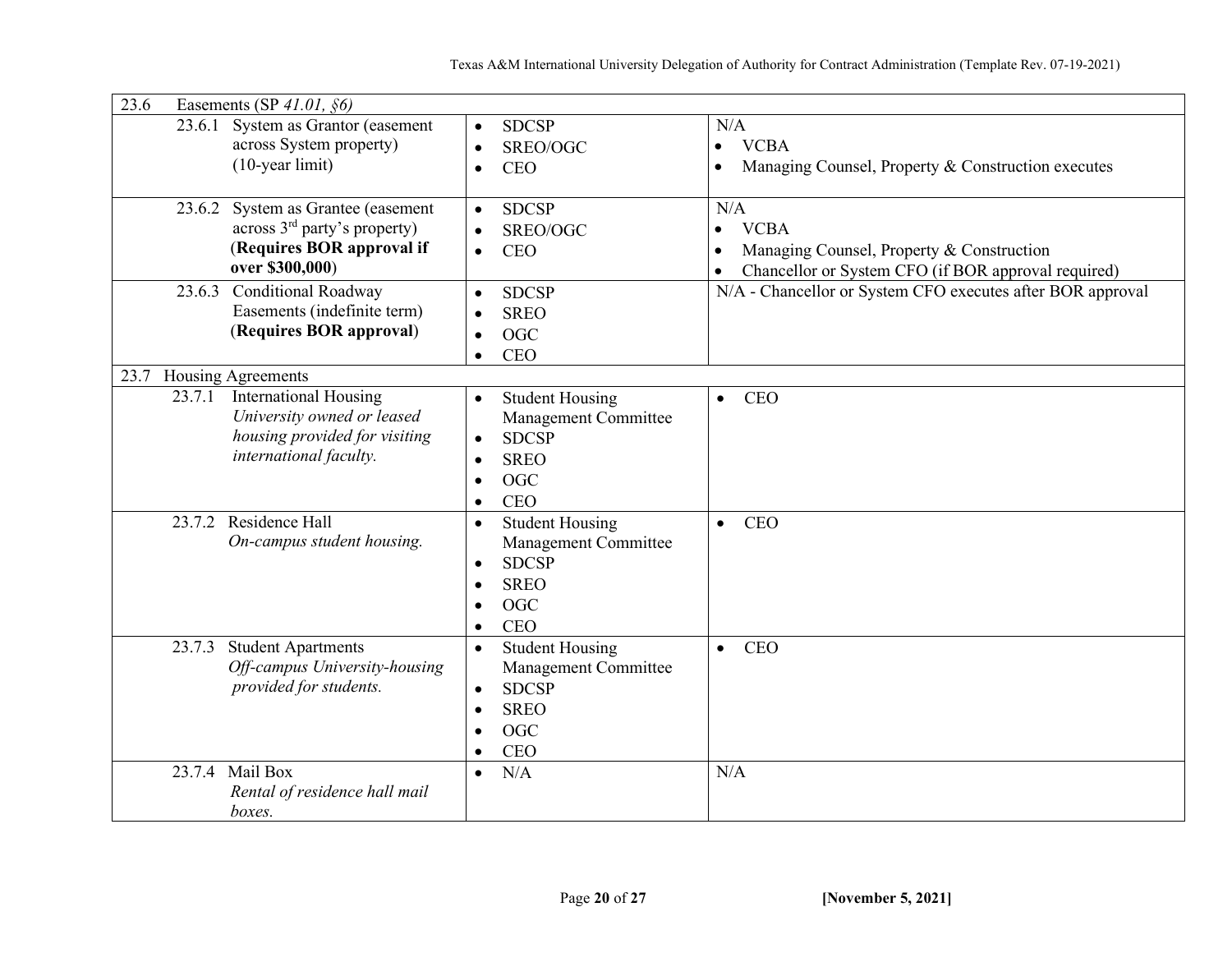| 23.8<br>Other Grants of Rights in Real Property                                                                                                                                                                      |                                                                      |                                                                                 |  |  |  |  |
|----------------------------------------------------------------------------------------------------------------------------------------------------------------------------------------------------------------------|----------------------------------------------------------------------|---------------------------------------------------------------------------------|--|--|--|--|
| 23.8.1 Permits, Licenses and Facility<br>Use Agreements covering<br>System property (temporary or<br>periodic use, i.e. arenas,<br>stadiums, classrooms, etc.).<br>See SP 41.01.01, §12.1                            | <b>Event Services</b><br>PURCH or CS<br>$\bullet$<br>SREO/OGC        | <b>VPIA</b><br>$\bullet$                                                        |  |  |  |  |
| Permits and Licenses of System<br>23.8.2<br>Land, including Water Use and<br><b>Antiquities Permits</b>                                                                                                              | <b>SDCSP</b><br>$\bullet$                                            | Managing Counsel, Property & Construction or<br><b>VPFA</b>                     |  |  |  |  |
| Permits, Licenses and Facility<br>23.8.3<br>Use Agreements covering $3rd$<br>Party Property (temporary or<br>periodic use, i.e. arenas,<br>stadiums, classrooms,<br>campgrounds, etc.).<br>See SP 41.01.01, $$12.2$  | <b>SDCSP</b><br>$\bullet$<br><b>SREO</b><br>$\bullet$<br>PURCH or CS | <b>VPFA</b><br>$\bullet$                                                        |  |  |  |  |
| Oil, Gas and Mineral Rights<br>23.8.4<br>Leasing (Requires BOR<br>approval if less than 25%<br>royalty, more than 3-year<br>primary term, or no drilling<br>requirement within primary<br>term) See SP 41.01, $\S$ 5 | <b>SDCSP</b><br><b>VPFA</b><br><b>SREO</b><br>$\bullet$              | N/A - Chancellor or System CFO executes                                         |  |  |  |  |
| Other Oil, Gas and Mineral<br>23.8.5<br>Rights documents ( <i>i.e. Division</i> )<br>Orders, Pooling Agreements,<br>Ratification Agreements,<br>Assignment Consents,<br>Affidavits and related<br>documents)         | <b>SDCSP</b><br>$\bullet$<br><b>VPFA</b><br><b>SREO</b><br>$\bullet$ | N/A - VCBA, Landman IV or Managing Counsel, Property &<br>Construction executes |  |  |  |  |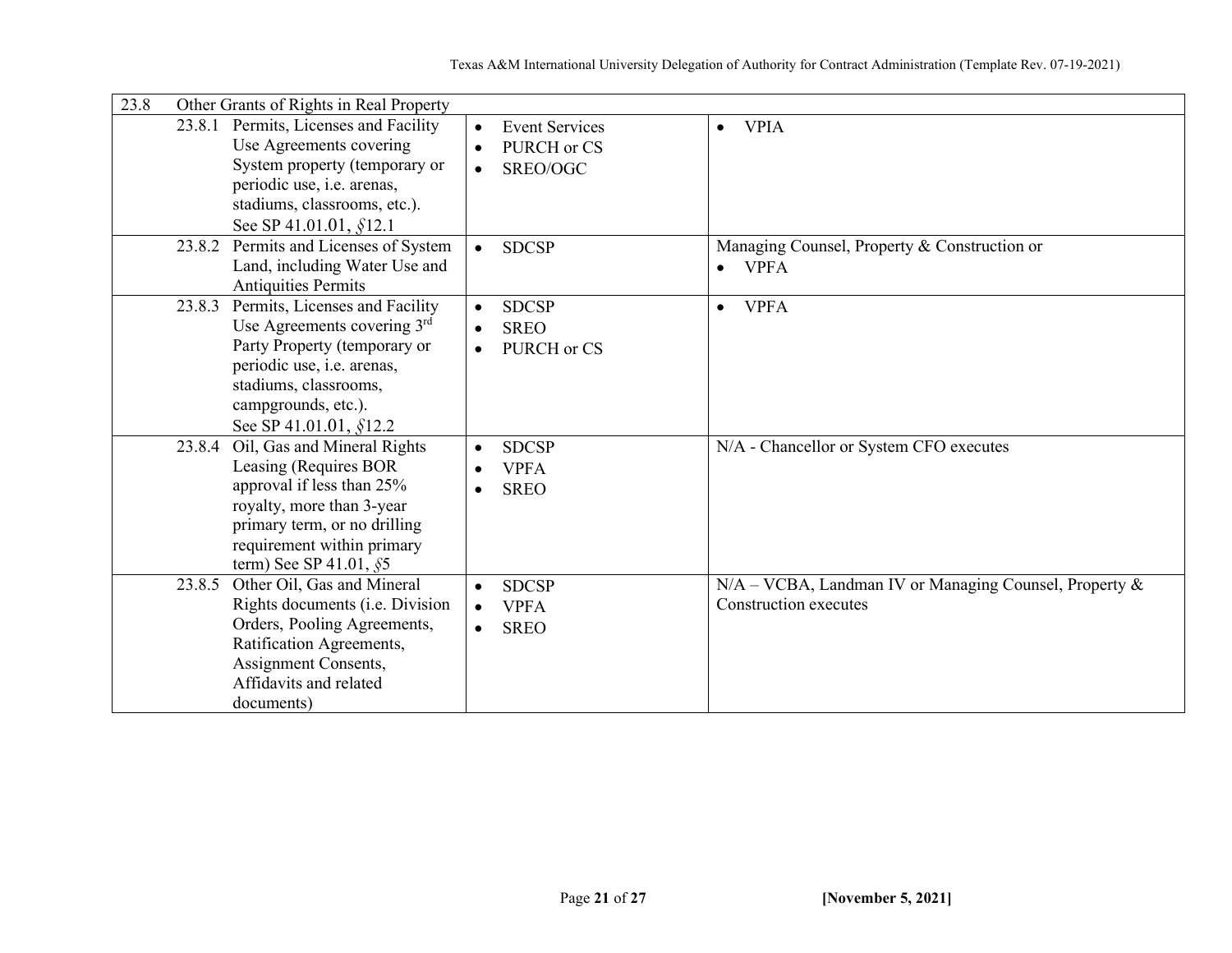|               | 23.8.6<br>Other Documents (i.e., Surface<br>Use Agreements,<br>Subordination, Non-disturbance<br>& Attornment Agreements,<br>Assignments, Estoppels,<br>Consents, Ratifications,<br>Releases, Memorandums,<br>Affidavits, Acknowledgments; | <b>SDCSP</b><br><b>VPFA</b><br><b>SREO</b>                                                                                | Managing Counsel, Property & Construction or<br><b>VPFA</b><br>$\bullet$                 |
|---------------|--------------------------------------------------------------------------------------------------------------------------------------------------------------------------------------------------------------------------------------------|---------------------------------------------------------------------------------------------------------------------------|------------------------------------------------------------------------------------------|
|               | documents containing<br>statements of fact; and non-<br>substantive amendments to<br>documents, etc.)                                                                                                                                      |                                                                                                                           |                                                                                          |
|               | 23.8.7<br>Condominium Ownership,<br>Operations and Activity<br>Documents                                                                                                                                                                   | <b>SDCSP</b><br>$\bullet$<br><b>VPFA</b><br>$\bullet$<br><b>SREO</b><br>$\bullet$<br>OGC<br>$\bullet$                     | N/A - Chancellor or System CFO executes                                                  |
|               | 23.8.8<br>Broker/Agency Representation<br>and Listing Agreements; Non-<br>binding Letters of Intent/Term<br><b>Sheets</b>                                                                                                                  | <b>SDCSP</b><br><b>VPFA</b><br><b>SREO</b><br>OGC<br>$\bullet$                                                            | <b>CEO</b><br>$\bullet$                                                                  |
| 23.9<br>23.10 | Service Contracts for Real Property<br>Transactions (surveyors, appraisers,<br>property inspectors, title company<br>contracts, etc.) (See Section 27.6)<br>RELLIS Campus Leases, Licenses,                                                | <b>SDCSP</b><br>$\bullet$<br><b>VPFA</b><br>$\bullet$<br><b>SREO</b><br>$\bullet$<br>OGC<br>$\bullet$<br>N/A<br>$\bullet$ | Managing Counsel, Property & Construction<br><b>CEO</b><br>$\bullet$<br>N/A<br>$\bullet$ |
|               | Permits and Facility Use Agreements                                                                                                                                                                                                        |                                                                                                                           |                                                                                          |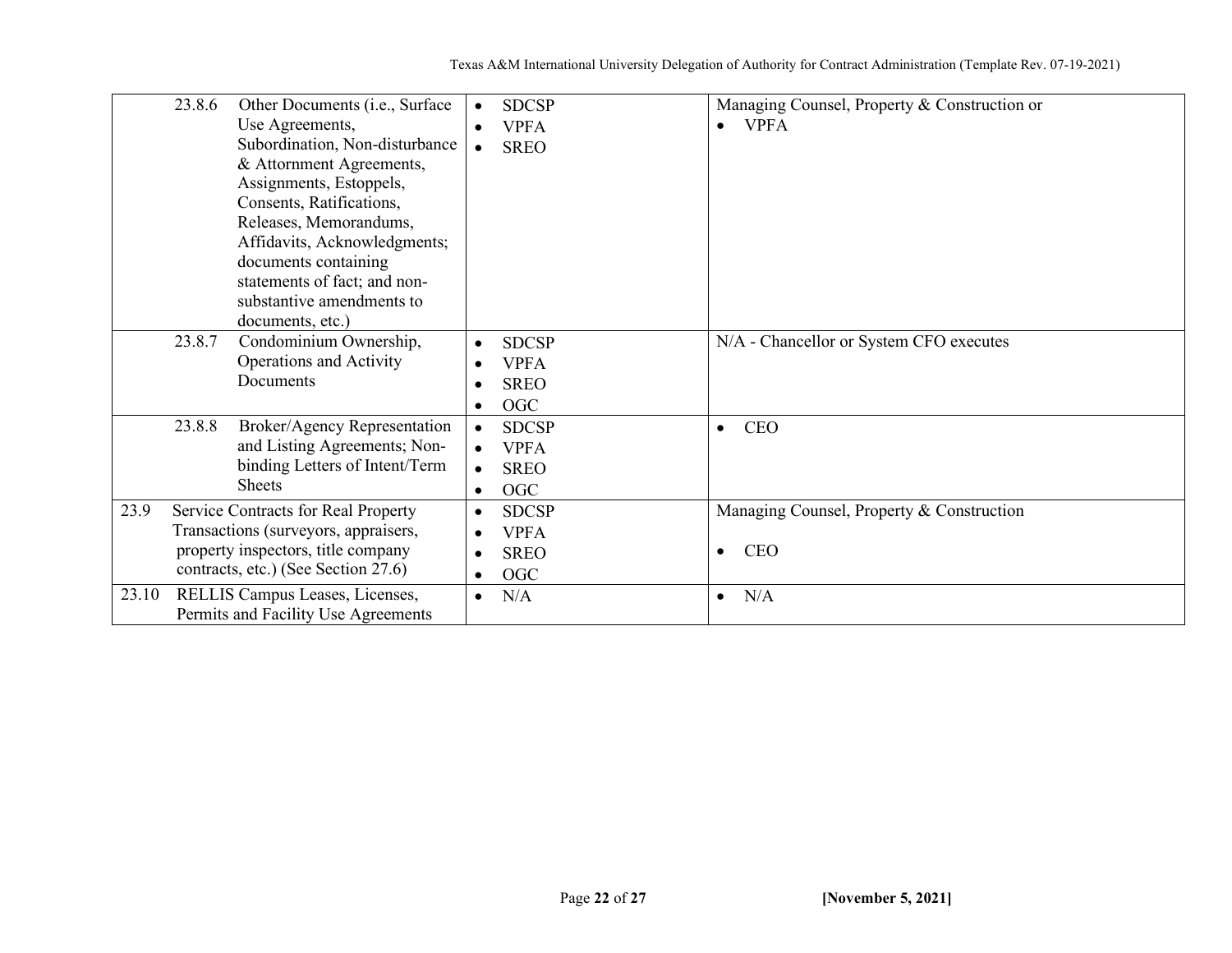| 24.  | <b>RESEARCH AGREEMENTS</b>                                                                                                                                                                                                                                                                                |                                                                                                                                  |                                  |                                        |  |
|------|-----------------------------------------------------------------------------------------------------------------------------------------------------------------------------------------------------------------------------------------------------------------------------------------------------------|----------------------------------------------------------------------------------------------------------------------------------|----------------------------------|----------------------------------------|--|
| 24.1 | Research agreements (where member is<br>the prime contractor signing the<br>agreement with the sponsor; or member<br>is a subcontractor signing the agreement<br>with the prime contractor or a higher-tier<br>subcontractor). Includes grants,<br>contracts, and cooperative agreements                  | Sponsored Research<br><b>Grants and Contracts</b><br><b>AVPSR</b><br><b>DGC</b>                                                  | <b>VPAA</b> or VPFA<br>$\bullet$ | VPAA and CEO                           |  |
| 24.2 | Sub-agreements/Sub-recipient/Sub-<br>grant/Sub-contract agreements for<br>sponsored research and ancillary<br>services (where member is the prime<br>contractor signing the agreement with a<br>subcontractor; or member is a<br>subcontractor signing the agreement<br>with a lower-tier subcontractor). | Sponsored Research<br>$\bullet$<br><b>Grants and Contracts</b><br>$\bullet$<br><b>AVPSR</b><br><b>DGC</b><br>$\bullet$           | <b>VPAA or VPFA</b><br>$\bullet$ | <b>VPAA</b> and President<br>$\bullet$ |  |
| 24.3 | Proposal Submissions                                                                                                                                                                                                                                                                                      | Sponsored Research<br>$\bullet$<br><b>Grants and Contracts</b><br>$\bullet$<br><b>AVPSR</b><br>$\bullet$                         | <b>VPAA</b><br>$\bullet$         | <b>VPAA</b><br>$\bullet$               |  |
| 24.4 | <b>Teaming Agreements</b>                                                                                                                                                                                                                                                                                 | Sponsored Research<br>$\bullet$<br><b>Grants and Contracts</b><br>$\bullet$<br><b>AVPSR</b><br>$\bullet$                         | <b>VPAA</b><br>$\bullet$         | <b>VPAA</b><br>$\bullet$               |  |
| 24.5 | Non-disclosure Agreements                                                                                                                                                                                                                                                                                 | Sponsored Research<br>$\bullet$<br><b>Grants and Contracts</b><br>$\bullet$<br><b>AVPSR</b><br>$\bullet$<br>DGC-OGC<br>$\bullet$ | <b>VPAA</b><br>$\bullet$         | <b>VPAA</b> and President<br>$\bullet$ |  |
| 24.6 | <b>Material Transfer Agreements</b>                                                                                                                                                                                                                                                                       | Sponsored Research<br>$\bullet$<br><b>Export Control</b><br>$\bullet$<br><b>AVPSR</b><br>$\bullet$<br>DGC-OGC<br>$\bullet$       | <b>VPAA</b><br>$\bullet$         | <b>VPAA</b> and President              |  |
| 24.7 | Testing/Analytical Agreements                                                                                                                                                                                                                                                                             | PI<br>$\bullet$<br>Sponsored Research<br>$\bullet$<br><b>AVPSR</b><br>$\bullet$<br><b>DGC</b>                                    | <b>VPAA</b><br>$\bullet$         | <b>VPAA</b>                            |  |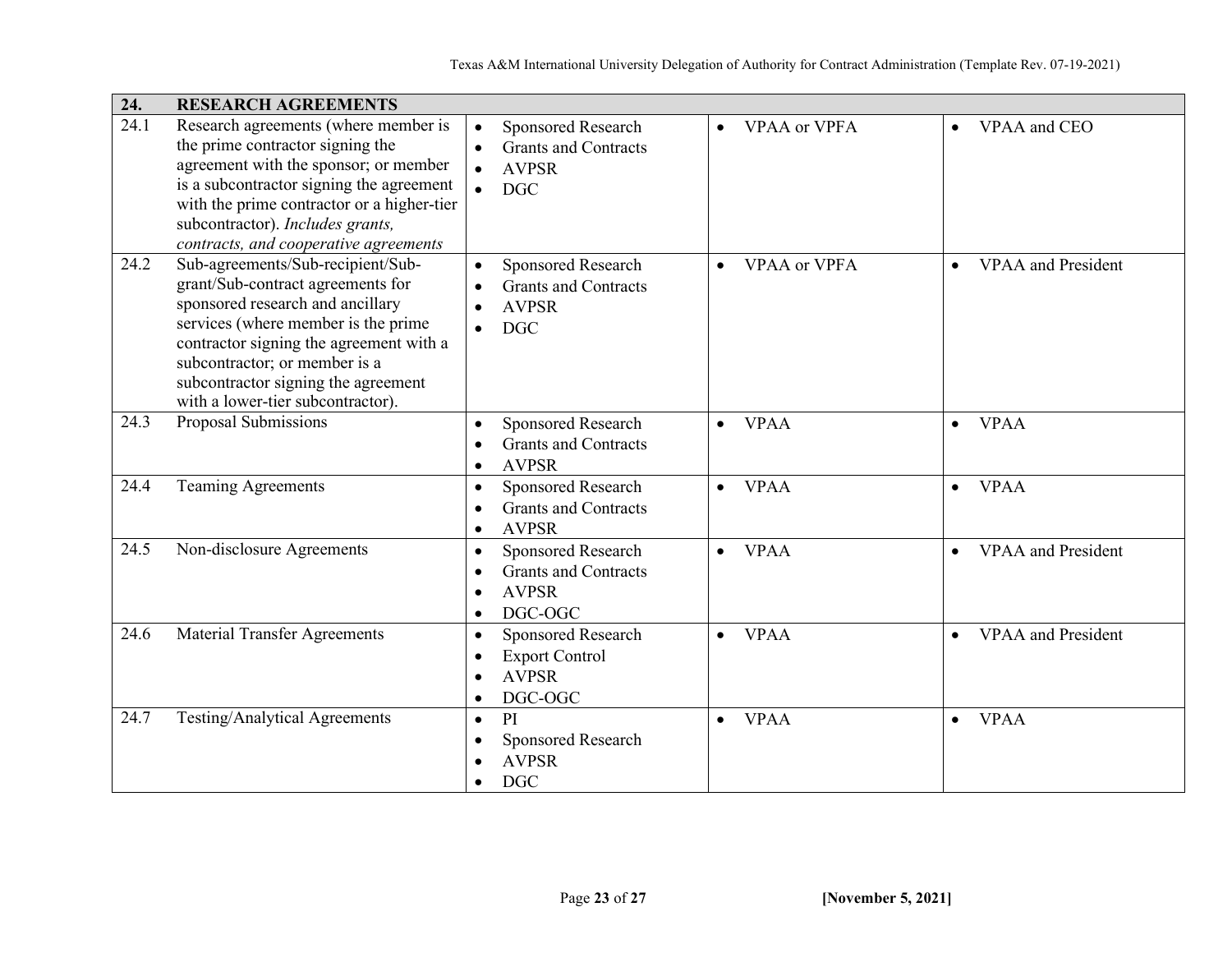| 24.8 | Intellectual Property Agreements (Not                       | PI<br>$\bullet$                         |                | <b>VPAA</b><br>$\bullet$ | $\bullet$ | <b>VPAA</b>              |
|------|-------------------------------------------------------------|-----------------------------------------|----------------|--------------------------|-----------|--------------------------|
|      | through TTC)                                                | Sponsored Research<br>$\bullet$         |                |                          |           |                          |
|      |                                                             | <b>AVPSR</b><br>$\bullet$               |                |                          |           |                          |
|      |                                                             | <b>DGC</b><br>$\bullet$                 |                |                          |           |                          |
|      |                                                             | <b>OGC</b><br>$\bullet$                 |                |                          |           |                          |
| 24.9 | Misc. Research Agreements. Includes                         | PI<br>$\bullet$                         |                | <b>VPAA</b><br>$\bullet$ | $\bullet$ | <b>VPAA</b>              |
|      | Vessel Time Charter Agreements and                          | Sponsored Research<br>$\bullet$         |                |                          |           |                          |
|      | Video Production Agreements.                                | <b>AVPSR</b><br>$\bullet$               |                |                          |           |                          |
|      |                                                             | <b>DGC</b><br>$\bullet$                 |                |                          |           |                          |
| 25.  | REVENUE GENERATING AGREEMENTS                               |                                         |                |                          |           |                          |
| 25.1 | Revenue Generating                                          | Academic                                | Administrative | <b>VPFA</b><br>$\bullet$ | $\bullet$ | <b>VPFA</b>              |
|      |                                                             | Chair<br>$\bullet$                      | Director       |                          |           |                          |
|      |                                                             | Dean<br>$\bullet$                       | <b>AVP</b>     |                          |           |                          |
|      |                                                             | <b>VPAA</b><br>$\bullet$                | <b>VP</b>      |                          |           |                          |
|      |                                                             |                                         | <b>CMPT</b>    |                          |           |                          |
|      |                                                             |                                         | <b>SDCSP</b>   |                          |           |                          |
|      |                                                             |                                         | PURCH or CS    |                          |           |                          |
| 26.  | <b>SALES AGREEMENTS</b> (TAMIU providing goods or services) |                                         |                |                          |           |                          |
| 26.1 | Consultant/Professional Service                             | Academic                                | Administrative | <b>VPFA</b><br>$\bullet$ | $\bullet$ | <b>VPFA</b>              |
|      | Agreements                                                  | Chair<br>$\bullet$                      | Director       |                          |           |                          |
|      | TAMIU acting as consultant or                               | Dean<br>$\bullet$                       | <b>AVP</b>     |                          |           |                          |
|      | performing professional service                             | <b>VPAA</b><br>$\bullet$                | <b>VP</b>      |                          |           |                          |
|      | (including testing services).                               |                                         | <b>CMPT</b>    |                          |           |                          |
|      |                                                             |                                         | <b>AVPFA</b>   |                          |           |                          |
|      | 26.1.1 Analysis Testing                                     | Chair<br>$\bullet$                      |                | <b>VPAA</b><br>$\bullet$ | $\bullet$ | <b>VPAA</b> or President |
|      |                                                             | Dean<br>$\bullet$                       |                |                          |           |                          |
|      |                                                             | <b>VPAA</b><br>$\bullet$                |                |                          |           |                          |
|      |                                                             | <b>DGC</b><br>$\bullet$                 |                |                          |           |                          |
| 26.2 | <b>Property Transfer Agreements</b>                         | (inventoried and non-inventoried items) |                |                          |           |                          |
|      | 26.2.1 Transfer or surplus property                         | Department<br>$\bullet$                 |                | <b>CMPT</b><br>$\bullet$ | $\bullet$ | <b>VPFA</b>              |
|      |                                                             | Inventory<br>$\bullet$                  |                |                          |           |                          |
|      |                                                             | <b>CMPT</b><br>$\bullet$                |                |                          |           |                          |
|      | 26.2.2 Transfer within the System                           | Department<br>$\bullet$                 |                | <b>CMPT</b><br>$\bullet$ | $\bullet$ | <b>VPFA</b>              |
|      |                                                             | Receiving Member<br>$\bullet$           |                |                          |           |                          |
|      |                                                             | Inventory<br>$\bullet$                  |                |                          |           |                          |
|      |                                                             | <b>CMPT</b><br>$\bullet$                |                |                          |           |                          |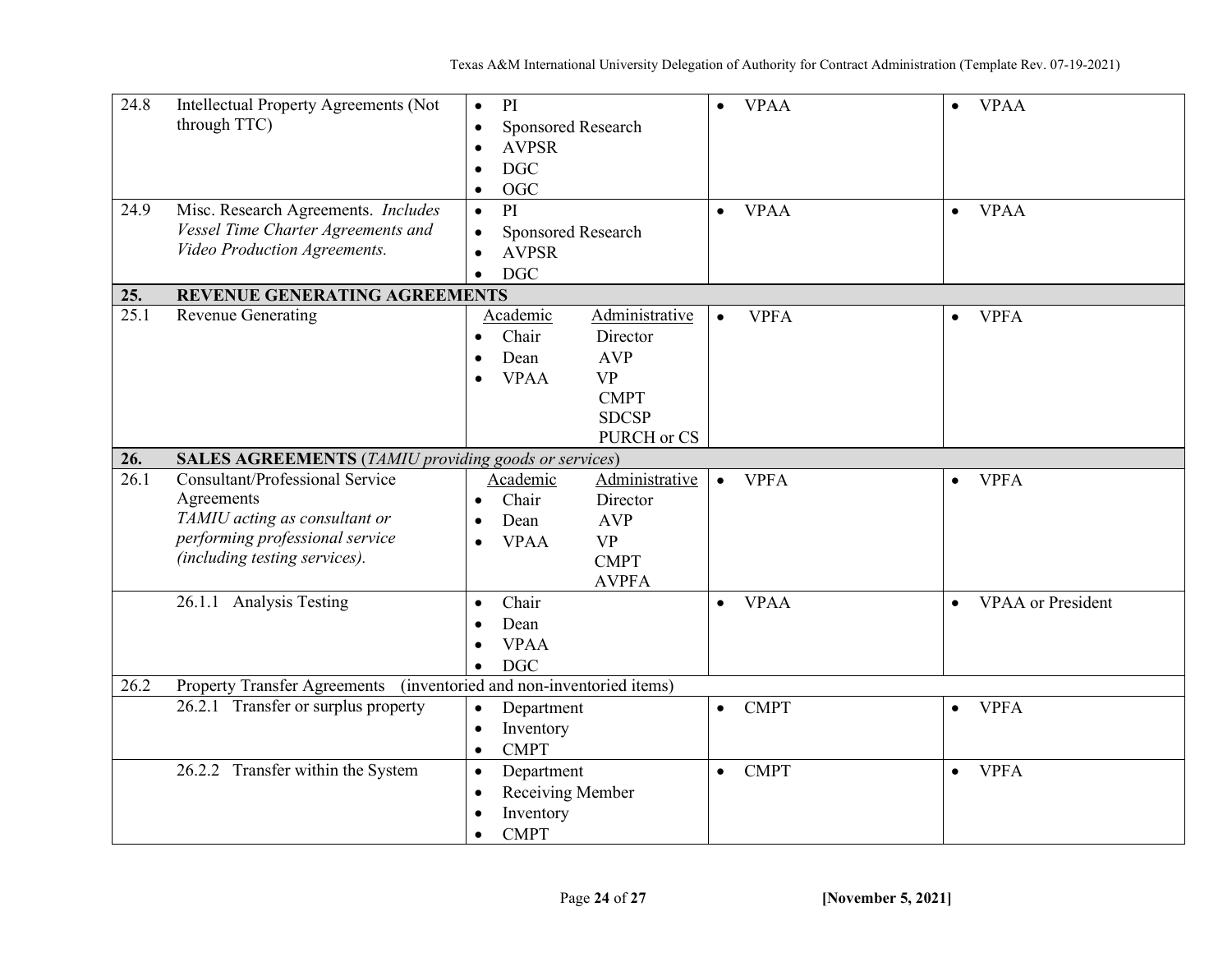|      | 26.2.3 Transfer to another state agency                                                                                                                     | Department<br>$\bullet$<br>Receiving Agency<br>Inventory<br><b>CMPT</b><br>$\bullet$                                                                                   | <b>CMPT</b><br>$\bullet$         | <b>VPFA</b><br>$\bullet$   |
|------|-------------------------------------------------------------------------------------------------------------------------------------------------------------|------------------------------------------------------------------------------------------------------------------------------------------------------------------------|----------------------------------|----------------------------|
|      | 26.2.4 Transfer to an independent third<br>party                                                                                                            | Department<br>$\bullet$<br><b>VP</b><br>Inventory<br>$\bullet$<br><b>AVPFA</b><br><b>CMPT</b><br>$\bullet$                                                             | President<br>$\bullet$           | <b>CEO</b><br>$\bullet$    |
| 26.3 | Unclassified Services-Providing services<br>not specified elsewhere.                                                                                        | Administrative<br>Academic<br>Chair<br>Director<br>$\bullet$<br><b>AVP</b><br>Dean<br>$\bullet$<br><b>VPAA</b><br><b>VP</b><br>$\bullet$<br><b>CMPT</b><br><b>VPFA</b> | <b>VPFA</b><br>$\bullet$         | <b>VPFA</b><br>$\bullet$   |
| 27.  | <b>SERVICES AGREEMENTS</b> (TAMIU acquiring services)                                                                                                       |                                                                                                                                                                        |                                  |                            |
| 27.1 | <b>Educational Testing Services</b>                                                                                                                         | Director<br>$\bullet$<br>Dean, University College<br>$\bullet$<br>PURCH or CS<br>$\bullet$                                                                             | <b>VPAA</b><br>$\bullet$         | <b>VPAA</b><br>$\bullet$   |
| 27.2 | <b>Entertainment Events</b><br>Artistic entertainment performance<br>agreements.                                                                            | Administrative<br>Academic<br>Chair<br>Director<br>$\bullet$<br>Dean<br><b>AVP</b><br>$\bullet$<br><b>VP</b><br><b>VPAA</b><br>$\bullet$<br>PURCH or CS                | <b>VPAA</b> or VPFA<br>$\bullet$ | VPAA and VPFA<br>$\bullet$ |
| 27.3 | Lecture/Seminar Speaker Agreements<br>Use of non-faculty/staff to lecture or<br>speak in support of institutional<br>programs.                              | Academic<br>Administrative<br>Chair<br>Director<br>$\bullet$<br>Dean<br><b>AVP</b><br>$\bullet$<br><b>VP</b><br><b>VPAA</b><br>$\bullet$<br>PURCH or CS                | VPAA or VPFA<br>$\bullet$        | VPAA and VPFA<br>$\bullet$ |
| 27.4 | Maintenance Agreements                                                                                                                                      |                                                                                                                                                                        |                                  |                            |
|      | Purchase with Equipment<br>27.4.1<br>Purchase<br>Purchase of maintenance<br>services from equipment vendor<br>as an integral part of equipment<br>purchase. | Administrative<br>Academic<br>Chair<br>Director<br>$\bullet$<br><b>AVP</b><br>Dean<br>$\bullet$<br><b>VPAA</b><br><b>VP</b><br>$\bullet$<br>CS                         | <b>VPFA</b><br>$\bullet$         | <b>VPFA</b><br>$\bullet$   |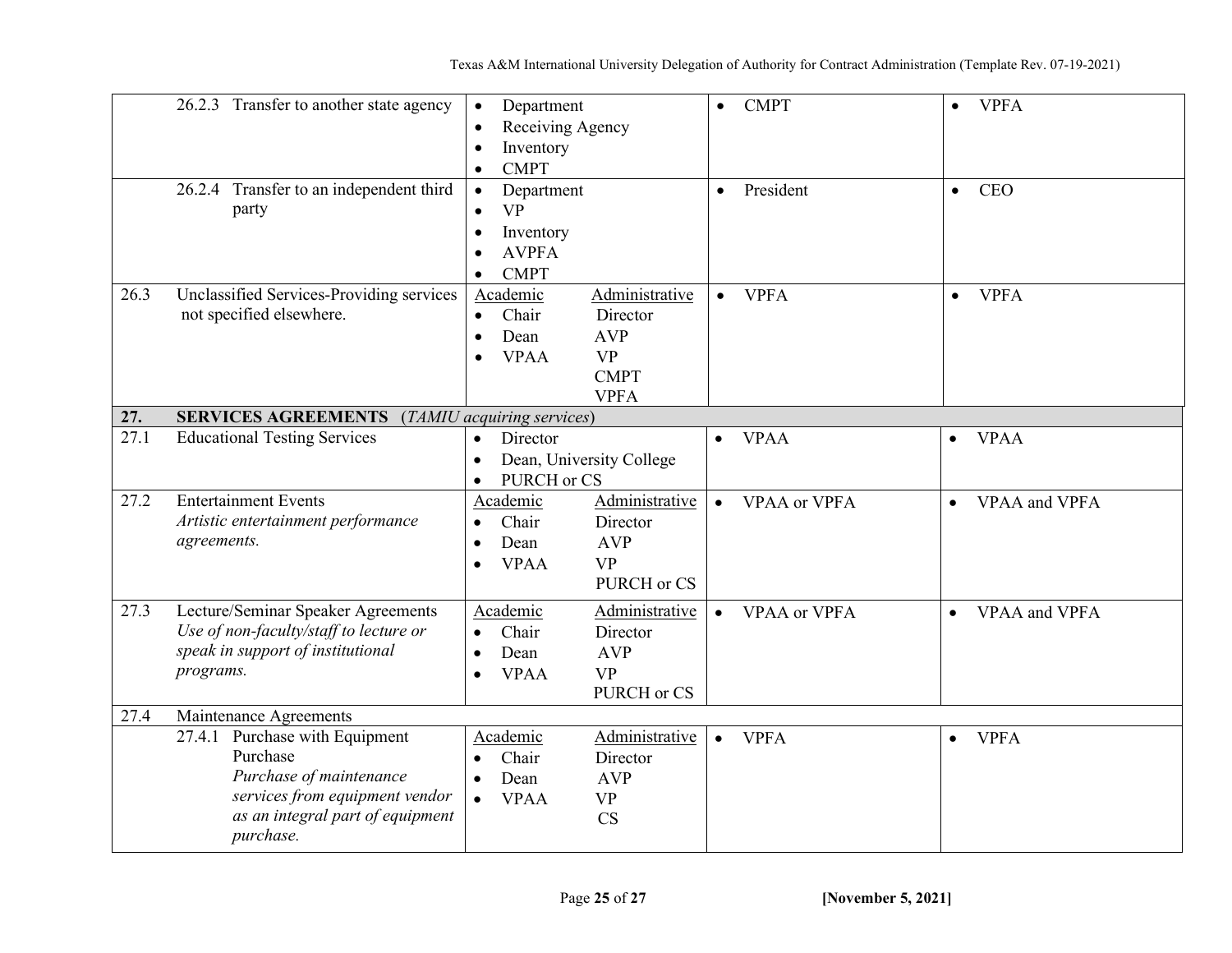|      | <b>Stand Alone Purchase</b><br>27.4.2<br>Purchase of maintenance<br>services independent from<br>equipment purchase or vendor.                                                                                                                                                                                                              | Academic<br>Chair<br>$\bullet$<br>Dean<br><b>VPAA</b><br>$\bullet$                                            | Administrative<br>Director<br><b>AVP</b><br><b>VP</b><br><b>CS</b>                   | <b>VPFA</b><br>$\bullet$                               | $\bullet$ | <b>VPFA</b> |
|------|---------------------------------------------------------------------------------------------------------------------------------------------------------------------------------------------------------------------------------------------------------------------------------------------------------------------------------------------|---------------------------------------------------------------------------------------------------------------|--------------------------------------------------------------------------------------|--------------------------------------------------------|-----------|-------------|
| 27.5 | Non-academic Instruction<br><b>Recreational Sports</b>                                                                                                                                                                                                                                                                                      | Director<br><b>AVPSS</b><br><b>VPSS</b><br><b>CS</b><br>$\bullet$                                             |                                                                                      | <b>VPFA</b><br>$\bullet$                               | $\bullet$ | <b>VPFA</b> |
| 27.6 | <b>Statutory Professional Services</b><br>Acquisition of professional services as<br>defined by Texas Government Code<br>§2254.002 (accounting, architecture,<br>optometry, medicine, land surveying,<br>real estate appraising, and professional<br>engineering).<br>Agreements for outside counsel must<br>comply with Section 18 herein. | Chair/Director<br>$\bullet$<br>Dean/AVP<br><b>VP</b><br>$\bullet$<br><b>SDCSP</b><br>$\bullet$<br>PURCH or CS |                                                                                      | <b>PURCH</b><br>$\bullet$<br><b>AVPFA</b><br>$\bullet$ | $\bullet$ | <b>VPFA</b> |
| 27.7 | <b>Statutory Consulting Services</b><br>Acquisition of consulting services as<br>defined by Texas Government Code<br>$$2254.021$ .<br>Agreements for outside counsel must<br>comply with Section 18 herein.                                                                                                                                 | Academic<br>Chair<br>Dean<br><b>VPAA</b>                                                                      | Administrative<br>Director<br><b>AVP</b><br><b>VP</b><br>PURCH or CS                 | <b>PURCH</b><br>$\bullet$<br><b>AVPFA</b><br>$\bullet$ | $\bullet$ | <b>VPFA</b> |
| 27.8 | <b>Student Medical Services</b>                                                                                                                                                                                                                                                                                                             | <b>AVPSS</b><br>$\bullet$<br><b>VPSS</b><br><b>CS</b><br>$\bullet$                                            |                                                                                      | <b>VPFA</b><br>$\bullet$                               | $\bullet$ | <b>VPFA</b> |
| 27.9 | <b>Unclassified Services</b><br>Purchase of services not specified<br>elsewhere.                                                                                                                                                                                                                                                            | Academic<br>Chair<br>Dean<br>$\bullet$<br><b>VPAA</b><br>٠                                                    | Administrative<br>Director<br><b>AVP</b><br><b>VP</b><br>PURCH or CS<br><b>SDCSP</b> | <b>VPFA</b><br>$\bullet$                               | $\bullet$ | <b>VPFA</b> |